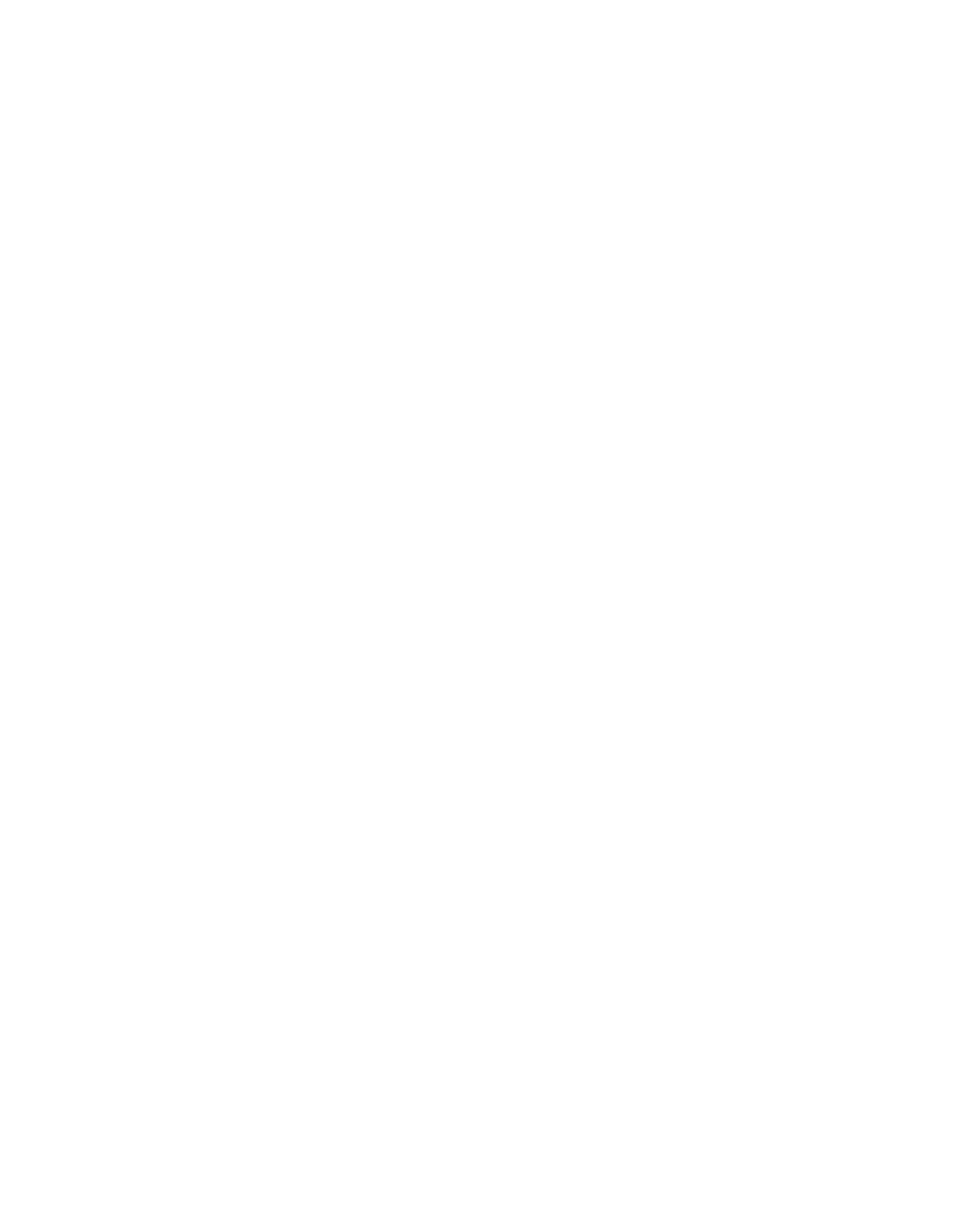#### **Federal Highway Administration Planning/Environmental Linkages Questionnaire**

This questionnaire is intended to act as a summary of the Planning process and ease the transition from planning to a National Environmental Policy Act (NEPA) analysis. Often, there is no overlap in personnel between the planning and NEPA phases of a project, so consequently much (or all) of the history of decisions made in the planning phase is lost. Different planning processes take projects through analysis at different levels of detail. Without knowing how far, or in how much detail a planning study provided, NEPA project teams are not aware of and may often re-do work that has already been done. This questionnaire is consistent with the 23 CFR 450 (Planning regulations) and other FHWA policy on Planning and Environmental Linkage (PEL) process.

The Planning and Environmental Linkages study (PEL Study) is used in this questionnaire as a generic term to mean any type of planning study conducted at the corridor or subarea level which is more focused than studies at the regional or system planning levels. Many states may use other terminology to define studies of this type and are considered to have the same meaning as a PEL study.

At the inception of the PEL study, the study team must decide how the work will later be incorporated into subsequent NEPA efforts. A key consideration is whether the PEL study will meet standards established by NEPA regulations and guidance. One example is the use of terminology consistent with NEPA vocabulary (e.g. purpose and need, alternatives, affected environment, environmental consequences).

*Instructions: These questions should be used as a guide throughout the planning process, not just answered near completion of the process. When a PEL study is started, this questionnaire will be given to the project team. Some of the basic questions to consider are: "What did you do?", "What didn't you do?" and "Why?". When the team submits a PEL study to FHWA for review, the completed questionnaire will be included with the submittal. FHWA will use this questionnaire to assist in determining if an effective PEL process has been applied before NEPA processes are authorized to begin. The questionnaire should be included in the planning document as an executive summary, chapter, or appendix.*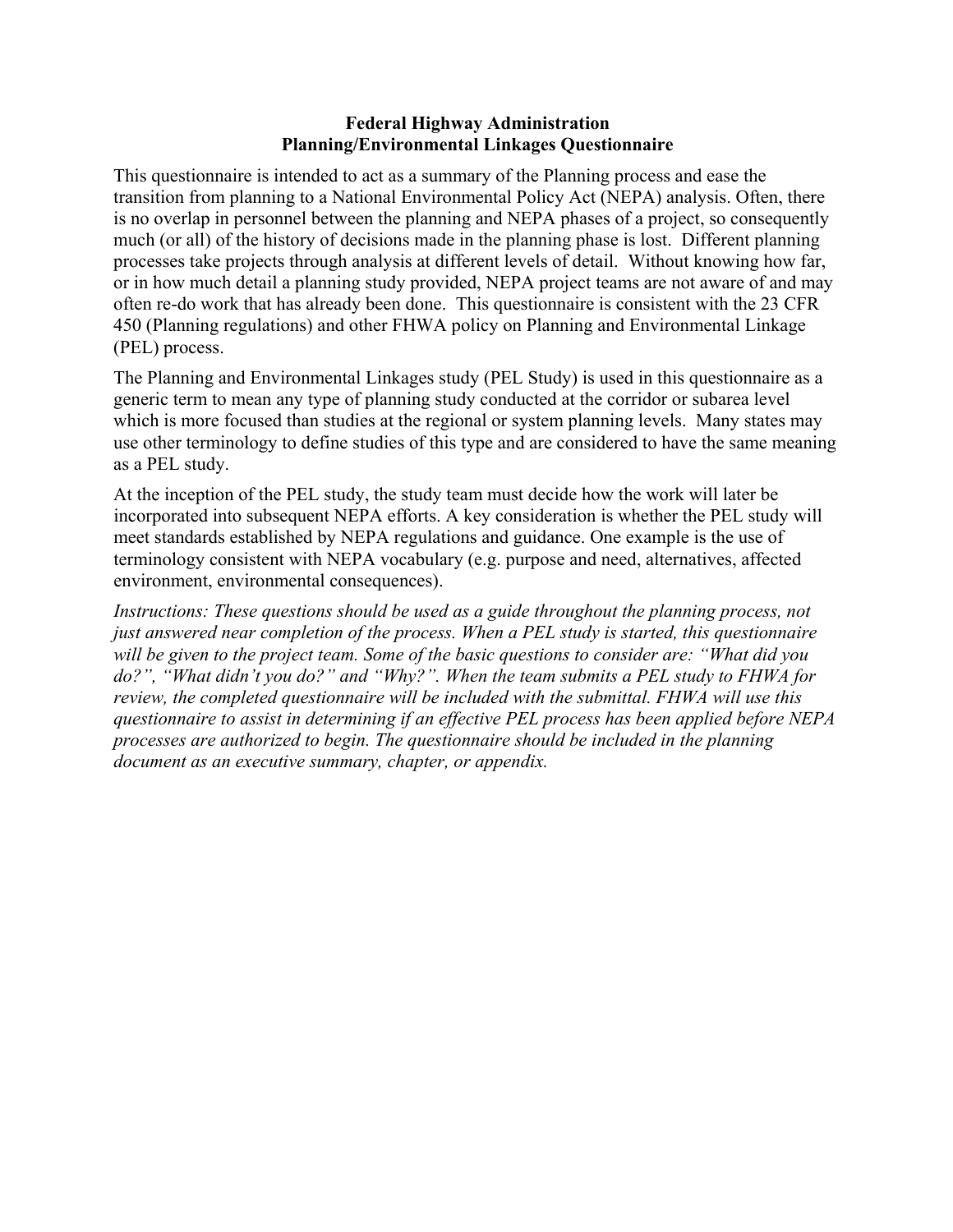#### **1. Background:**

**a. Who is the sponsor of the PEL study? (state DOT, Local Agency, Other)** 

Boulder County

**b. What is the name of the PEL study document and other identifying project information (e.g. sub-account or STIP numbers, long-range plan or transportation improvement program years)?** 

> State Highway 7 (SH 7) (75<sup>th</sup> Street to US Highway 287) Planning and Environmental Linkages (PEL) Study

Project: PEL Study (21190)

Routing #: 16‐HA4‐XC‐00028

**c. Who was included on the study team (Name and title of agency representatives, consultants, etc.)?** 

| <b>Agency</b>                      | <b>Name</b>                        | <b>Title</b>                                | <b>Role</b>            |
|------------------------------------|------------------------------------|---------------------------------------------|------------------------|
| <b>Boulder County</b>              | Marc Ambrosi                       | Long Range<br><b>Transportation Planner</b> | Project Manager        |
| <b>Boulder County</b>              | Scott McCarey, PE, AICP            | <b>Multimodal Division</b><br>Manager       | Project Support        |
| <b>Boulder County</b>              | George Gerstle                     | <b>Transportation Director</b>              | Project Support        |
| <b>Felsburg Holt &amp; Ullevig</b> | Kevin Maddoux, AICP,<br><b>CEP</b> | Senior Planner                              | PEL Project Lead       |
| <b>Felsburg Holt &amp; Ullevig</b> | Holly Buck, PE, PTP                | Senior Planner                              | Project Manager        |
| <b>Felsburg Holt &amp; Ullevig</b> | <b>Brian Fauver</b>                | <b>Environmental Scientist</b>              | Project Support        |
| <b>Felsburg Holt &amp; Ullevig</b> | Colleen Guillotte, PE              | <b>Traffic and Safety</b><br>Engineer       | <b>Project Support</b> |
| <b>Felsburg Holt &amp; Ullevig</b> | Tyler Spurlock, EIT                | <b>Transportation Engineer</b>              | Project Support        |
| <b>Felsburg Holt &amp; Ullevig</b> | Kevin Hock, PE                     | Roadway Engineer                            | <b>Project Support</b> |
| <b>Felsburg Holt &amp; Ullevig</b> | <b>Barry Novak</b>                 | Roadway Designer                            | Project Support        |
| <b>City of Boulder</b>             | Kathleen Bracke                    | Go Boulder Manager                          | Project Support        |
| <b>City of Boulder</b>             | Jean Sanson                        | Sr. Transportation<br>Planner               | Project Support        |
| <b>Town of Erie</b>                | Gary Behlen                        | Former Director of<br><b>Public Works</b>   | <b>Project Support</b> |
| <b>Town of Erie</b>                | <b>Fred Diehl</b>                  | <b>Assistant Town</b><br>Administrator      | <b>Project Support</b> |
| <b>City of Lafayette</b>           | Paul Rayl                          | Planning & Building<br>Director             | <b>Project Support</b> |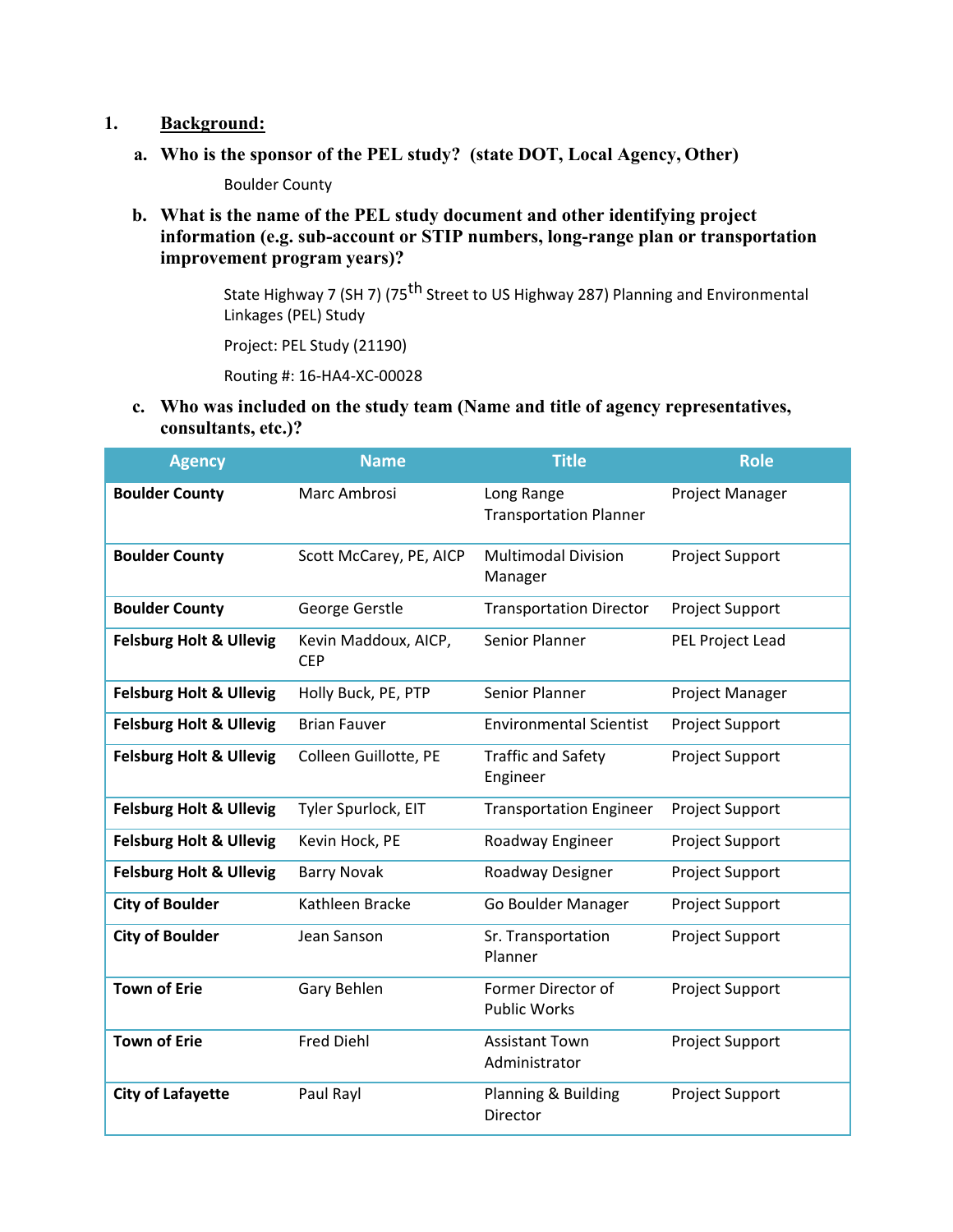| <b>City of Lafayette</b> | Karen Westover    | <b>Planning Manager</b>                                      | <b>Project Support</b>     |
|--------------------------|-------------------|--------------------------------------------------------------|----------------------------|
| <b>FHWA</b>              | Patricia Sergeson | Transportation<br>Specialist                                 | <b>FHWA Representative</b> |
| <b>FTA</b>               | Larry Squires     | <b>Community Planner</b>                                     | FTA Representative         |
| <b>CDOT Region 4</b>     | Karen Schneiders  | Local Agency<br>Environmental and<br><b>Planning Manager</b> | <b>Region 4 Staff</b>      |
| <b>CDOT Region 4</b>     | Dan Marcucci      | <b>CDOT Resident Engineer</b>                                | Region 4 Staff             |
| <b>CDOT Region 4</b>     | Adnana Murtic     | <b>CDOT Resident Engineer</b>                                | Region 4 Staff             |
| <b>CDOT Region 1</b>     | Danny Harmon      | Local Agency<br>Environmental and<br><b>Planning Manager</b> | Region 1 Staff             |
| <b>CDOT HQ</b>           | Lindsay Edgar     | PEL Program Manager                                          | <b>CDOT Staff</b>          |
| <b>DRCOG</b>             | Matthew Helfant   | Sr. Transportation<br>Planner                                | <b>DRCOG Staff</b>         |
| <b>RTD</b>               | Chris Quinn       | <b>Project Manager</b>                                       | <b>RTD Staff</b>           |

#### **d. Provide a description of the existing transportation facility within the corridor, including project limits, modes, functional classification, number of lanes, shoulder width, access control and type of surrounding environment (urban vs. rural, residential vs. commercial, etc.)**

This section of SH 7 is a critical east-west arterial in the transportation system serving the City of Boulder, the City of Lafayette, Boulder County, and the north Denver metropolitan area.

The existing roadway characteristics of SH 7 between 75th Street and US 287 are highly variable. SH 7 primarily consists of a two‐lane cross‐section with approximately 64 feet of right‐of‐way. Approaches

from eastbound and westbound SH 7 at 75<sup>th</sup> Street are configured with two through lanes in each direction (four travel lanes), while the remainder of the corridor consists of a single travel lane in each direction (two travel lanes).

Shoulder widths vary, primarily due to varying auxiliary lane configurations. All shoulders are paved, but most are not curbed. Typical shoulder widths range between non‐existent and 12 feet. Auxiliary lanes are frequently provided at both signalized and stop-controlled public street intersections for deceleration and acceleration movements.

Most of the corridor has no center median, but when present, center median configurations vary significantly. Raised medians exist at the SH 7/75<sup>th</sup> Street intersection, as well as for channelized rightturn movements at other intersections including the SH 7/US 287 intersection. Most median configurations are painted and exist only near access drives and auxiliary lanes. Painted median widths range from 3 to 18 feet but are typically between 4 and 13 feet.

Bicycle lanes exist east of 75th Street; however, the corridor lacks a bicycle facility or consistently wide enough shoulder widths to provide safe travel for bicyclists along the rest of the corridor. Pedestrian facilities consist of sidewalks concentrated around the three signalized intersections, with other sidewalk segments located where residential and commercial land use is adjacent to SH 7. Most of the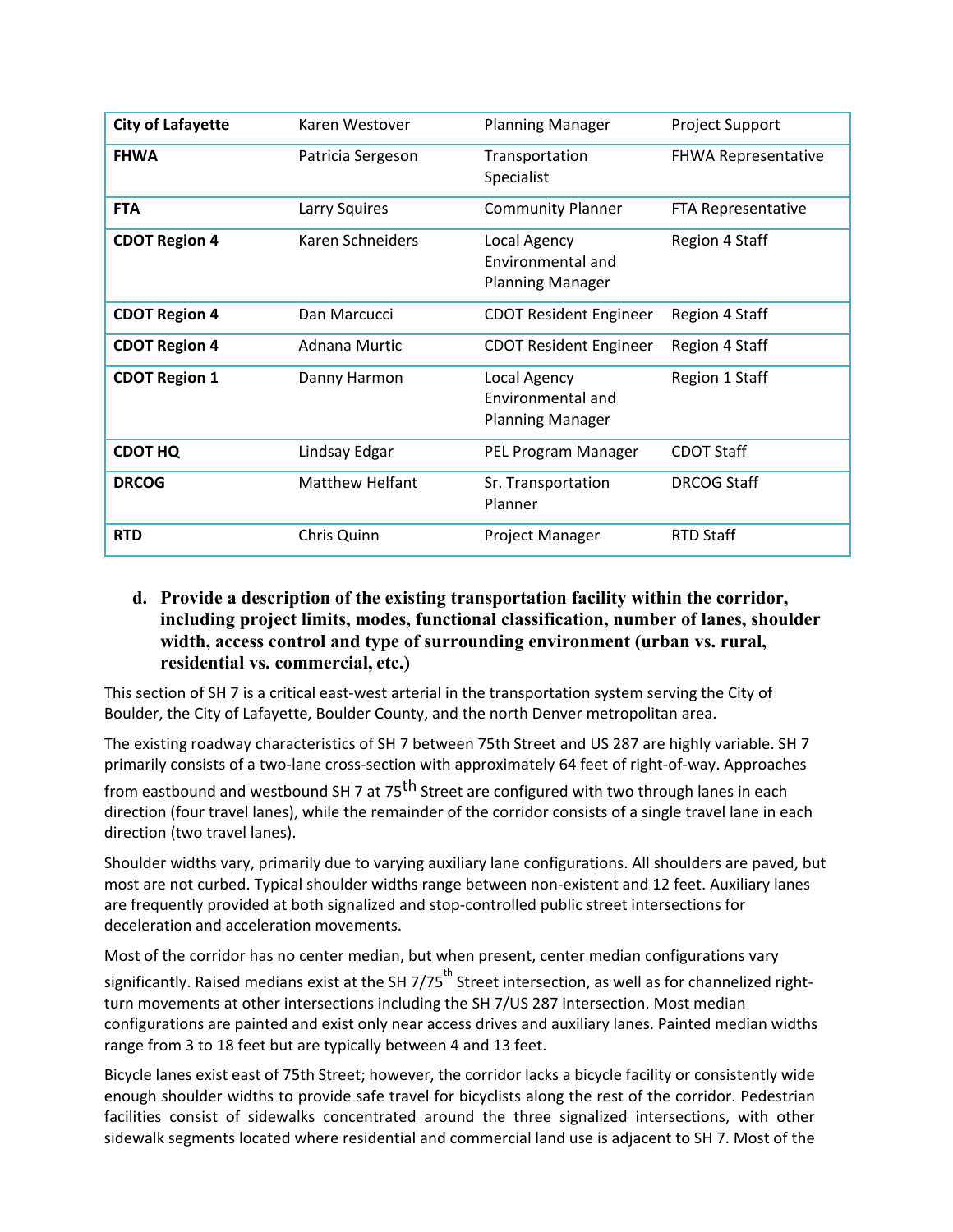corridor does not include sidewalks.

#### **e. Provide a brief chronology of the planning activities (PEL study) including the year(s) the studies were completed.**

The study was initiated in June 2016 and concluded in January 2018. A technical advisory committee comprised of the staff listed in question 1c was formed at the beginning of the study and met four times over the course of the study to help guide development of the plan. In addition, an ongoing SH 7 Coalition comprised of decision makers and elected officials from corridor municipalities and counties was formed and is ongoing. The coalition also includes representatives from TDM organizations, Chambers of Commerce, RTD, and CDOT. This coalition helps promote projects on the corridor and provides policy guidance and direction to staff from the participating organizations. Finally, Marc Ambrosi, the Boulder County project manager frequently met with the consultant team to provide feedback and refine elements of the PEL study.

- 1) Notices about the PEL initiation were sent to agencies on July 29, 2016.
- 2) Purpose and Need A draft purpose and need statement was developed by the consultant team shortly after the completion of the draft corridor conditions report. This purpose and need statement was refined before eventually being endorsed by the SH 7 Coalition at their October 26, 2016 meeting. Notices were sent to resource agencies and CDOT regarding the purpose and need and the corridor conditions report in January of 2017. The public had the opportunity to review and provide feedback about the Purpose and Need statement on the Boulder County PEL website and at the public meetings.
- 3) Corridor Conditions Report‐ The draft report was completed and sent to agencies in September of 2016. There were no significant comments from agencies regarding the report.
- 4) Project Evaluation Criteria‐ Three level of evaluations criteria were developed and presented for the second PEL TAC meeting that took place in September of 2016. The evaluation criteria were refined and finalized based on feedback received from participants.
- 5) A range of unique alternative highway cross sections were developed for the corridor. Two sets of cross sections were devised to address the different corridor characteristics that exist for areas east and west of the intersection of SH 7 and 95<sup>th</sup> Street. The initial set of alternatives were presented in the September 2016 PEL TAC meeting. These alternatives were screened through the three levels of evaluation criteria as the project progressed.
- 6) Two public meetings were held to review and solicit feedback about the purpose and need statement and to provide feedback about the highway cross section alternatives and intersection improvement alternatives. These meetings took place on April  $26<sup>th</sup>$ , 2017 and June 26, 2017.
- 7) Alternative corridor improvements were further refined after the public meetings to incorporate the feedback from the public and continue refinement and repackaging through level 2 and 3 screening. A phased corridor improvement plan was developed that included recommendations to address the highest priority improvements in the near term, and promoted two longer term highway cross sections that met the goals of the purpose and need statement and made it through the screening process. These recommendations were taken to the PEL TAC at their final meeting on August 9, 2017 and were endorsed.
- 8) In the Fall of 2017 the consultant team provided a draft report to the TAC team and solicited comments. The final SH 7 PEL (US287-75<sup>th</sup> St.) document was provided to the TAC group in January of 2018.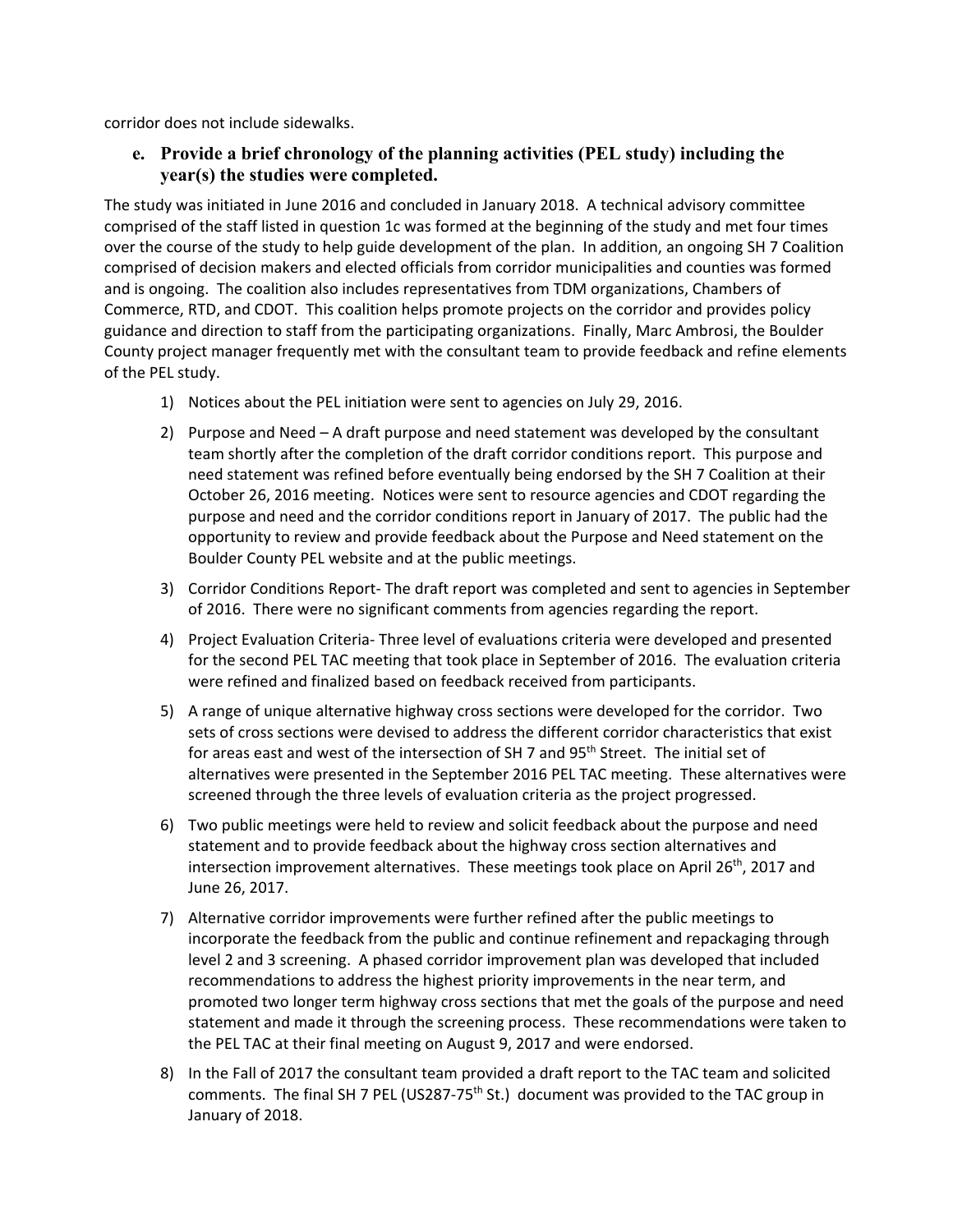## **f. Are there recent, current or near future planning studies or projects in the vicinity? What is the relationship of this project to those studies/projects?**

Similar planning efforts for parts of SH 7 to the west of 75<sup>th</sup> and to the east of US 287 are either completed or underway. In 2014, CDOT completed the **SH 7 PEL study (US 287 to US 85)**. Findings and recommendations from CDOT's SH 7 PEL were considered in the development of the Boulder County SH 7 PEL (75<sup>th</sup> St. – US 287) to ensure consistency between the plans. The City of Boulder will complete development of the **East Arapahoe Transportation Plan** for SH 7 between Folsom and 75th Street in early 2018. City of Boulder and Boulder County staff responsible for managing the East Arapahoe Transportation Plan and Boulder County SH 7 PEL (75<sup>th</sup> St. – US 287) participated in both projects ensuring consistency and compatibility of the respective plans.

Together these three plans make comprehensive recommendations for multimodal transportation improvements on SH 7 between the Cities of Brighton and Boulder. These plans recommend consistent strategies for corridor improvements, while ensuring context sensitive solutions have been recommended for the areas of the SH 7 corridor with unique characteristics and needs.

# **2. Methodology used:**

# **a. What was the scope of the PEL study and the reason for completing it?**

For the SH 7 (75<sup>th</sup> Street to US 287) PEL Study, recommendations were made with a planning horizon year of 2040. Land use changes and transportation demands were projected out to 2040. A natural resource inventory and analysis document was developed for the study area to help understand potential impacts from a wide variety of alternatives. Throughout the process a team of stakeholders collaborated with the study team to help develop the alternatives and the study team worked with the public to help refine alternatives and ensure the communities' transportation issues in study area were addressed.

Through this process, the study team was able to identify three potential Recommended Alternatives that will allow for phased improvements and will address the safety and mobility challenges in the SH 7

corridor. The study area for this PEL extends approximately 4 miles along SH 7 from the SH 7/75<sup>th</sup> Street intersection east to the SH 7 (Arapahoe Road)/US 287 intersection (milepost [MP] 60.68).

# **b. Did you use NEPA-like language? Why or why not?**

Yes, NEPA‐like language was used to streamline the NEPA process for transportation projects along the corridor.

## **c. What were the actual terms used and how did you define them? (Provide examples or list)**

- A Purpose and Need Statement was prepared for the study (Chapter 1).
- No-Action Alternative Would leave SH 7 as it currently is and would not provide any major capacity improvements; however, the No-Action Alternative would include safety and maintenance activities that would be required to sustain an operational transportationsystem.
- Recommended Alternatives Include the package of both highway cross sections and intersection related improvements that advanced through the three levels of evaluation criteria. Based on the alternatives evaluation conducted in the PEL study, the recommended alternatives are the alternatives that were determined to meet the Purpose and Need to the highest degree while minimizing environmental and community impacts. Ultimately two alternatives were selected as "recommended alternatives" and are being promoted as preferred alternatives in a subsequent NEPA process.
- Environmental Consequences Discusses the impacts on the environmental and cultural resources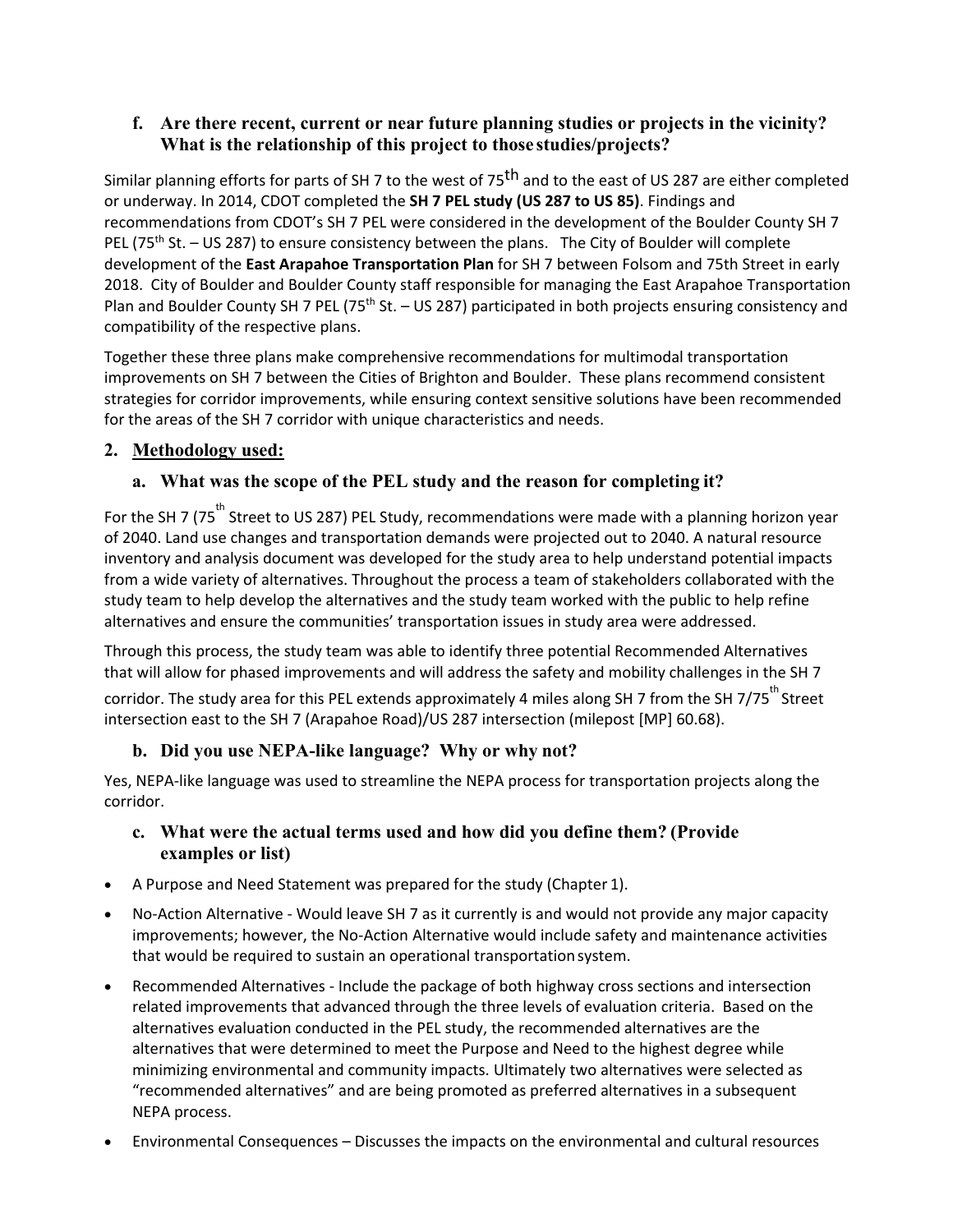that would be expected.

 Next Steps/Mitigation Strategies – Describes the next steps necessary for the environmental and cultural resources analyzed and mitigation measures that have been identified to address adverse impacts.

#### **d. How do you see these terms being used in NEPA documents?**

These terms will be used in NEPA documents in a similar fashion as they were used in the PEL study.

**e. What were the key steps and coordination points in the PEL decision-making process? Who were the decision-makers and who else participated in those key steps? For example, for the corridor vision, the decision was made by state DOT and the local agency, with buy-in from FHWA, the USACE, and USFWS and other resource/regulatory agencies.** 

Agency involvement activities included regular progress committee meetings held with FHWA, CDOT, Boulder County, and local community participants during the PEL study. The PTAC's primary role was to provide input on a range of issue analyzed in the PEL study. The participating agencies and their representatives on the PTAC included:

| <b>Boulder County</b>    | <b>Marc Ambrosi</b>     | <b>Long Range</b><br><b>Transportation Planner</b>           | <b>Project Manager</b>     |
|--------------------------|-------------------------|--------------------------------------------------------------|----------------------------|
| <b>Boulder County</b>    | Scott McCarey, PE, AICP | <b>Multimodal Division</b><br>Manager                        | Project Support            |
| <b>Boulder County</b>    | George Gerstle          | <b>Transportation Director</b>                               | <b>Project Support</b>     |
| <b>City of Boulder</b>   | Kathleen Bracke         | Go Boulder Manager                                           | Project Support            |
| <b>City of Boulder</b>   | Jean Sanson             | Sr. Transportation<br>Planner                                | Project Support            |
| <b>Town of Erie</b>      | Gary Behlen             | Former Director of<br><b>Public Works</b>                    | Project Support            |
| <b>Town of Erie</b>      | <b>Fred Diehl</b>       | <b>Assistant Town</b><br>Administrator                       | <b>Project Support</b>     |
| <b>City of Lafayette</b> | Paul Rayl               | Planning & Building<br><b>Director</b>                       | Project Support            |
| <b>City of Lafayette</b> | Karen Westover          | <b>Planning Manager</b>                                      | <b>Project Support</b>     |
| <b>FHWA</b>              | Patricia Sergeson       | Transportation<br>Specialist                                 | <b>FHWA Representative</b> |
| <b>FTA</b>               | Larry Squires           | <b>Community Planner</b>                                     | FTA Representative         |
| <b>CDOT Region 4</b>     | Karen Schneiders        | Local Agency<br>Environmental and<br><b>Planning Manager</b> | Region 4 Staff             |
| <b>CDOT Region 4</b>     | Dan Marcucci            | <b>CDOT Resident Engineer</b>                                | Region 4 Staff             |
| <b>CDOT Region 4</b>     | Adnana Murtic           | <b>CDOT Resident Engineer</b>                                | Region 4 Staff             |
| <b>CDOT Region 1</b>     | Danny Harmon            | Local Agency                                                 | Region 1 Staff             |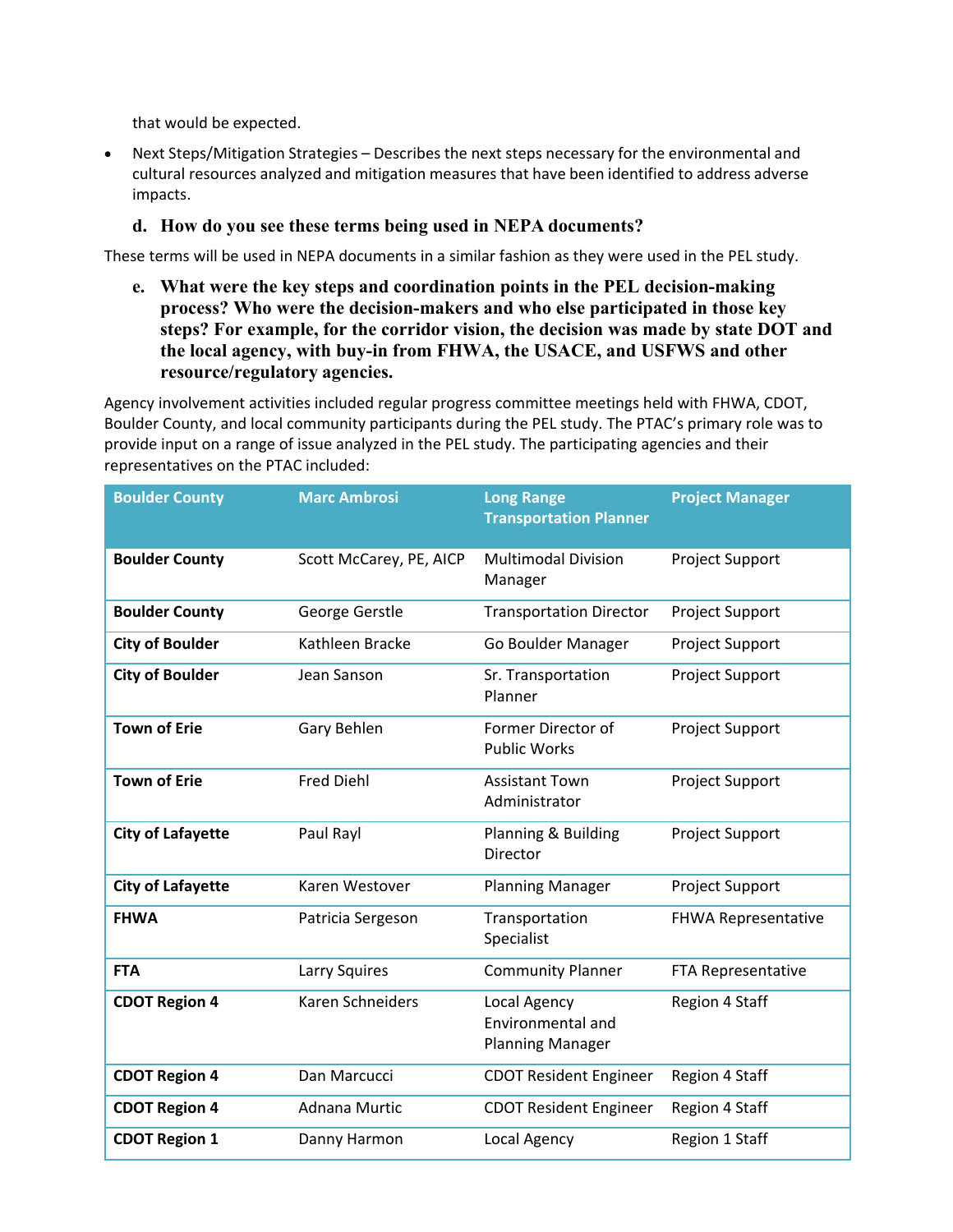|                |                        | Environmental and<br><b>Planning Manager</b> |                    |
|----------------|------------------------|----------------------------------------------|--------------------|
| <b>CDOT HQ</b> | Lindsay Edgar          | PEL Program Manager                          | <b>CDOT Staff</b>  |
| <b>DRCOG</b>   | <b>Matthew Helfant</b> | Sr. Transportation<br>Planner                | <b>DRCOG Staff</b> |
| <b>RTD</b>     | Chris Quinn            | Project Manager                              | RTD Staff          |

The study team met with the PTAC regarding the following topics on:

- June 30, 2016
	- o Study Overview and Schedule
	- o Corridor Conditions
	- o Draft Purpose and Need
	- o Draft Alternatives Development and Evaluation Process
- September 12, 2016
	- o Purpose and Need
	- o Project Goals and Evaluation Criteria
	- o Preliminary Alternatives
- February 9, 2017
	- o Alternatives Development and Evaluation Process
		- **•** Vehicular Operations
		- **Regional Bicycle Connectivity**
		- **Transit Service**
	- o Preliminary Alternatives
	- o Preliminary Recommended Alternative(s)
- August 9, 2017
	- o Public Meetings Summary
	- o Alternatives Development and Evaluation Process
	- o Retained Alternatives and Phasing

Resource agencies have specific technical expertise and regulatory oversight on various environmental issues and potential impacts associated with the project. Boulder County notified representatives from the U.S. Army Corps of Engineers (USACE), U.S. Fish and Wildlife Service (USFWS), U.S. Environmental Protection Agency (USEPA), Colorado Parks and Wildlife (CPW), State Historic Preservation Officer (SHPO), Boulder County Parks and Open Space, and City of Boulder Open Space and Mountain Parks of the SH 7 (75th Street to US 287) PEL study on July 29, 2017. The resource agencies were invited to comment on the SH 7 (75th Street to US 287) PEL Corridor Conditions Assessment Report on January 19, 2017. The study team received comments about the project from CDPHE, USACE, CDPHE APCD, USEPA, and USFWS. In addition, coordination meetings were held with Boulder County Parks and Open Space, and City of Boulder Open Space and MountainParks.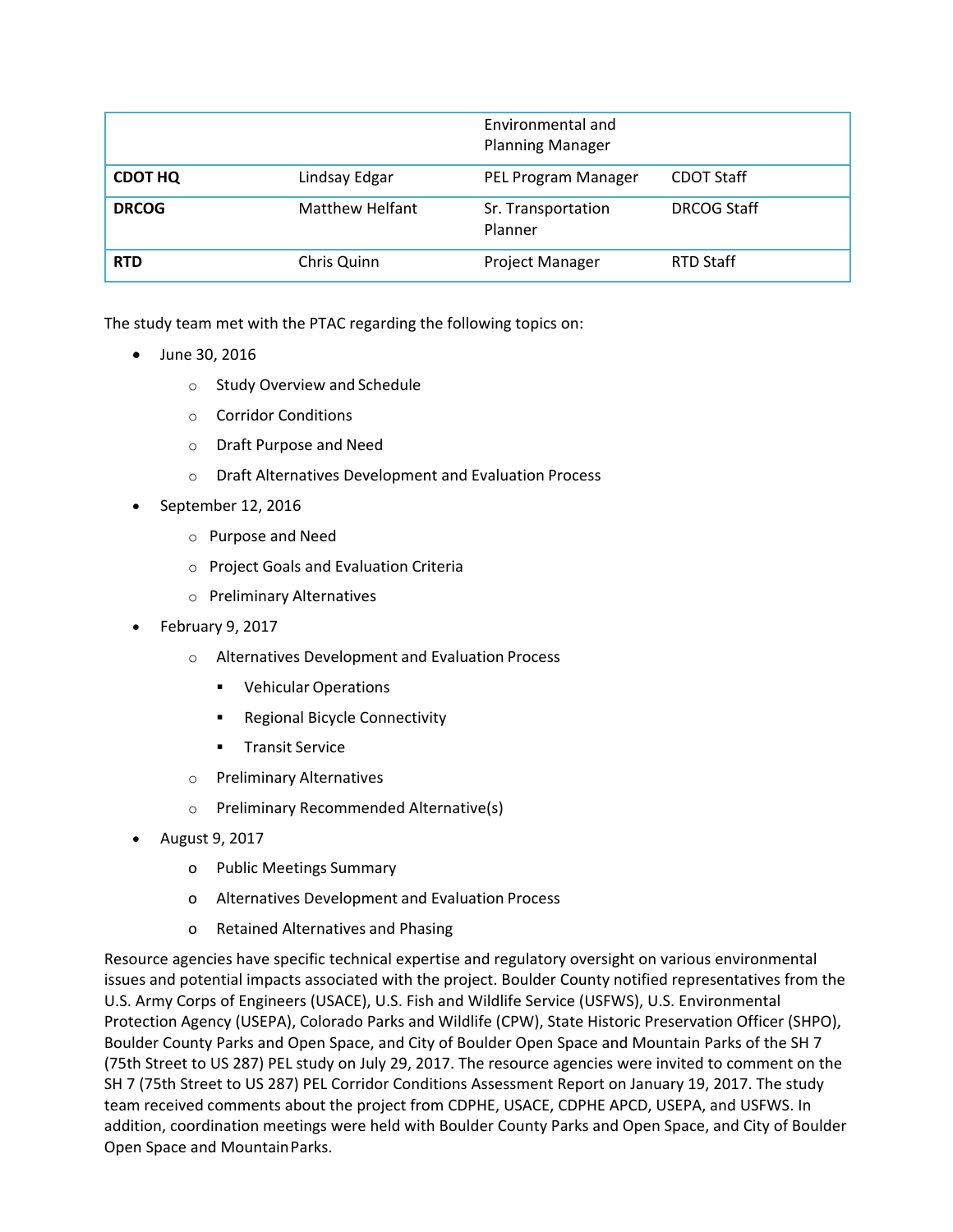# **f. How should the PEL information be presented in NEPA?**

The "Recommended Alternative" can be used to refer to the recommendations from the alternatives screening conducted in the PEL study when identifying the Preferred Alternative in the Alternatives chapter of the NEPA document or when referencing PEL Study recommendations for the NEPA documentation of a project phase. The environmental overview can provide the basis for environmental scoping. The other terms in this PEL study will also be used in NEPA documents in the same way as they were used in the PEL study.

## **3. Agency coordination:**

**a. Provide a synopsis of coordination with federal, tribal, state and local environmental, regulatory and resource agencies. Describe their level of participation and how you coordinated with them.** 

The study team prepared an Agency Coordination and Public Outreach Plan for the PEL study at the outset of the study. The purpose of the agency coordination and public involvement program was to set forth the public involvement process for the SH 7 (75th Street to US 287) PEL study and to describe how federal, state, and local governmental officials; regional transportation planning entities; citizen groups; community groups; civic and professional organizations; businesses; citizens; and low‐income and minority populations would be involved in the process.

Boulder County notified representatives from the U.S. Army Corps of Engineers (USACE), U.S. Fish and Wildlife Service (USFWS), U.S. Environmental Protection Agency (USEPA), Colorado Parks and Wildlife (CPW), State Historic Preservation Officer (SHPO), Boulder County Parks and Open Space, and City of

Boulder Open Space and Mountain Parks of the SH 7 (75<sup>th</sup> Street to US 287) PEL study on July 29, 2017. The resource agencies were invited to comment on the SH 7 (75<sup>th</sup> Street to US 287) PEL Corridor Conditions Assessment Report on January 19, 2017. The study team received comments about the project from CDPHE, USACE, CDPHE APCD, USEPA, and USFWS (**Appendix D**). In addition, coordination meetings were held with City of Boulder Open Space and Mountain Parks.

Transportation agency involvement activities included regular progress committee meetings held with FHWA, CDOT, DRCOG, Boulder County, and local community participants during the PEL study. The PTAC's primary role was to provide input on a range of issue analyzed in the PEL study.

## **b. What transportation agencies (e.g. for adjacent jurisdictions) did you coordinate with or were involved during the PEL study?**

Transportation agency involvement activities included regular progress committee meetings and TAC meetings held with FHWA, FTA, CDOT, CDOT Region 1, CDOT Region 4, DRCOG, Boulder County, Lafayette, City of Boulder, and Erie during the PEL study. The TDM agencies Smart Commute Metro North and Commuting Solutions participated as the study progressed and presentations were given to the NATA group and the US 36 MCC.

# **c. What steps will need to be taken with each agency during NEPA scoping?**

The steps to be taken will depend on the type of future NEPA documentation prepared for the construction projects that will be developed for the corridor.

# **4. Public coordination:**

# **a. Provide a synopsis of your coordination efforts with the public and stakeholders.**

Corridor‐wide public open houses were held on April 26, 2017 at the YMCA of Boulder Valley at 2800 Dagny Way in Lafayette, CO, and on June 26, 2017 at the Boulder County Recycling Center – Education Room at 1901 63rd Street in Boulder, CO. There were approximately 75 attendees for the April open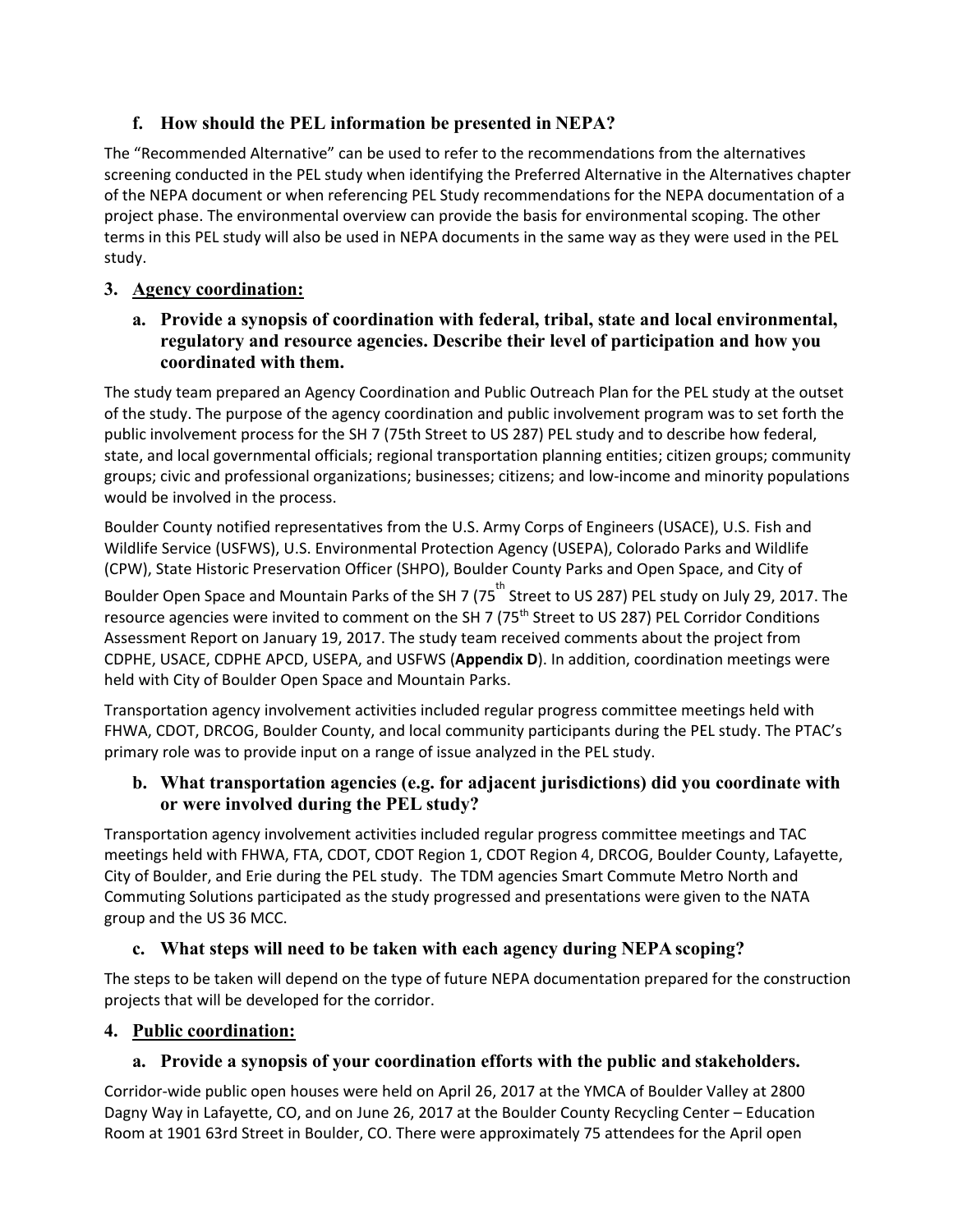house, and approximately 85 attendees for the June meeting.

The April 26, 2017 open house focused on the:

- Study Overview and Schedule
- Corridor Conditions
- Draft Purpose and Need
- Draft Alternatives Development and Evaluation Process
- Level 1 Evaluation Process

The June 26, 2017 open house focused on the:

- Level 2 Evaluation Process
- Retained Alternatives
- Next Steps

Additionally, Marc Ambrosi, Boulder County Project Manager, presented about the project at open houses, meetings, and other opportunities to a wide variety of public and stakeholder groups including: the Northwest Chamber Alliance (Boulder, Longmont, and Broomfield Chambers of Commerce); North Area Transportation Alliance; US 36 Mayors and Commissioners Coalition; the East Arapahoe Transportation Plan Community Working Group; and at City of Boulder Open Houses.

### **5. Purpose and Need for the PEL study:**

### **a. What was the scope of the PEL study and the reason for completing it?**

The SH 7 (75<sup>th</sup> Street to US 287) PEL Study was conducted by Boulder County to continue the planning efforts from the SH 7 PEL Study (CDOT, 2014), which extended from US Highway 85 (US 85) in the City of Brighton to US 287 in the City of Lafayette.

This SH 7 (75<sup>th</sup> Street to US 287) PEL addresses safety and person mobility on this stretch of SH 7 while recognizing the existing and future role of the corridor. It identifies future transportation improvements that will enhance safety and meet the growing demand for mobility within and through the corridor for all modes of transportation. In identifying improvements, the study respects local values by preserving the rural, natural, and historic characteristics of the area to the greatest extent possible while ensuring the route remains a viable transportation corridor that anticipates regional population and employment growth.

### **b. Provide the purpose and need statement, or the corridor vision and transportation goals and objectives to realize that vision.**

#### Purpose Statement:

"The purpose of the proposed multimodal transportation improvements is to address safety for all users and move people efficiently through the corridor."

#### Needs:

**Safety:** Compared to other two-lane, rural roads in Colorado there is a higher than expected frequency of rear-end vehicle crashes at the SH 7/75<sup>th</sup> Street, SH 7/95<sup>th</sup> Street, and SH 7/US 287 intersections along the corridor (**Figure 1.3**). The overall corridor also has a higher than expected frequency of rear‐ end crashes, when compared to similar rural facilities. While this section of the corridor is largely rural in nature, the roadway functions similar to urban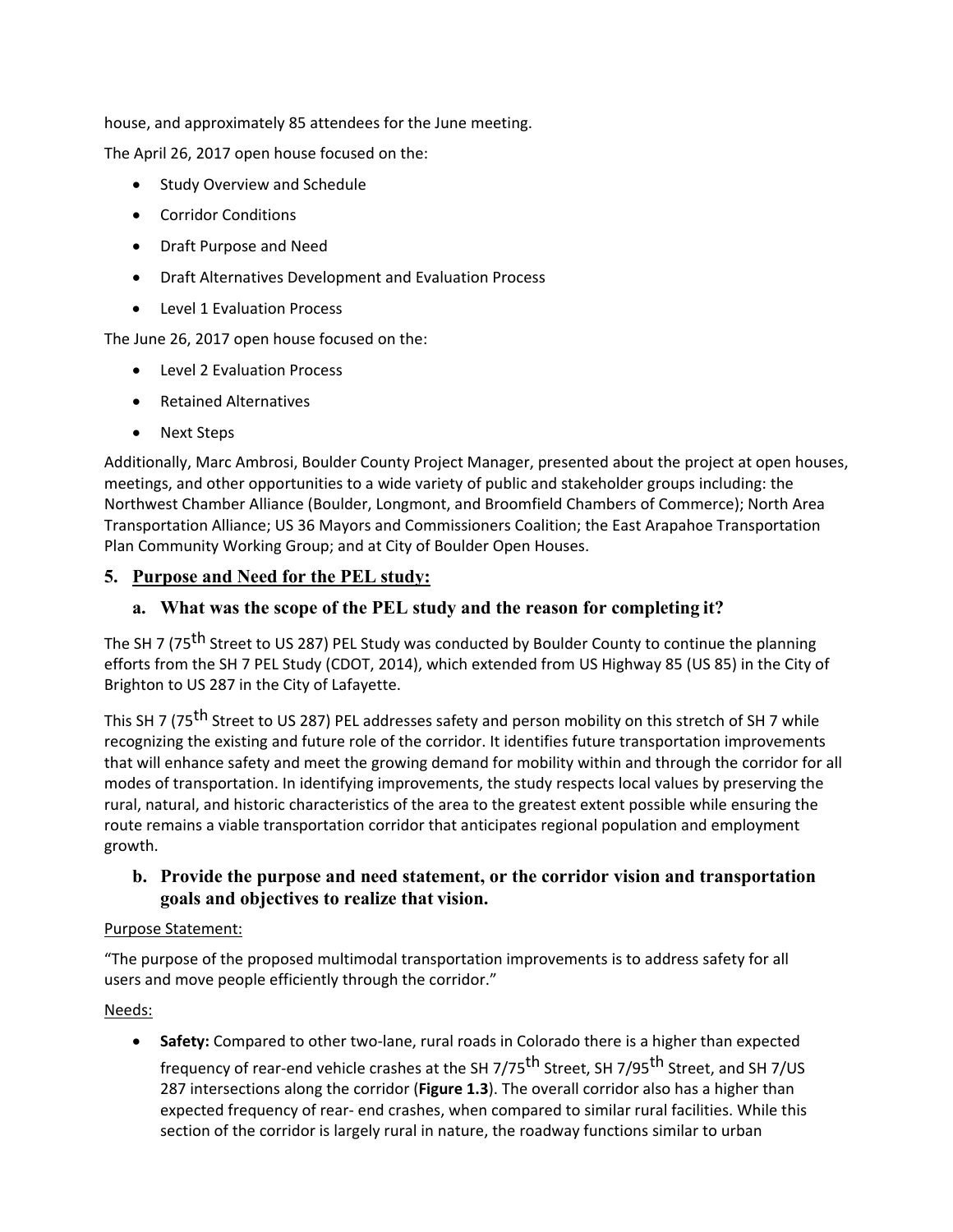roadways because it carries high traffic volumes. The frequency of rear‐end crashes is similar to the expected rate for comparable urban corridors. The majority of crashes in the corridor are related to queuing that occurs as a result of traffic congestion at these intersections and minor driveway access points along the corridor.

- **Mobility**: SH 7 is a commuter corridor connecting the City of Boulder with the communities along SH 7 and the surrounding area. Single occupancy vehicles (SOV) are the predominant mode share. Single occupancy vehicles (SOV) are the predominant mode share on SH7 (**Table 1.1**) and the corridor experiences daily peak hour, peak direction vehicle congestion at the 75th, 95th and US 287 intersections. The cumulative effects of this existing mode share split are increased parking demand over existing parking capacity and roadway network congestion exceeding capacity within the City of Boulder, City of Lafayette, and Boulder County.
- **Access to Transit Facilities:** First and final mile bike and pedestrian access to transit stops on the corridor is limited and often non‐existent. Of the pedestrian facilities that do exist, very few comply with Americans with Disabilities Act (ADA) requirements. Bus stop amenities, such as benches, lighting, and shelters at transit stops are not currently present on the corridor limiting passenger comfort, safety, and security.
- **Bicycle:** Infrastructure for and connectivity with the existing and planned bicycle network does not exist along the corridor (Figure 1.2). On‐street bicycle lanes/shoulders are currently available on Baseline Road, a parallel facility that is one mile south of SH 7 and Valmont Road/Isabelle Road that is one to two miles north of SH 7. Bicyclists traveling on SH 7 must travel on shoulders of varying widths, primarily due to auxiliary lane configurations. Typical shoulder widths range between non‐ existent and 12 feet. In areas with no shoulders, bicyclists travel in mixed traffic with vehicular traffic traveling at high speeds. The posted speed limits along SH 7 vary from 45 miles per hour (mph) to 50 mph. Bicycling on SH 7 today has a perceived low level of comfort and safety. The corridor does not meet standards outlined in Boulder County planning documents for bicycle facilities.
- **Pedestrian:** Pedestrian facilities along the corridor consist of 8‐foot detached sidewalks in the immediate vicinity of the SH 7/95th Street intersection (Figure 1.2). Pedestrian facilities do not exist along the remaining portions of the corridor. Existing land use and land use densities along the corridor generate limited pedestrian trips. In areas without pedestrian facilities, pedestrians must travel on the shoulder or along the vegetated slope of the roadway, which creates a low level of comfort and perceived safety for the pedestrian.
- **Corridor Operations:** Traffic (bus and vehicular) operations along the corridor and at the SH 7/75th Street, SH 7/95th Street, and SH 7/US 287 intersections are congested today (Figure 1.4) and are expected to worsen by 2040 due to regional population and employment growth (Figure 1.5). Peak period peak direction queues regularly reach 2,000 feet long and vehicles wait two to three signal cycles to be processed. Bus operations are affected by congestion at these intersections resulting in unreliable travel times and delays for buses.

#### Project Goals:

Boulder County's transportation vision is to "provide high‐quality, safe, sustainable, and environmentally responsible transportation infrastructure and services across all modes, to meet the mobility and access needs of all users (Boulder County, 2012)." This PEL study is designed to establish a vision of how the future multimodal transportation system along SH 7 will fit with the County's vision and serve the communities along the corridor. The objectives of the transportation improvements are to: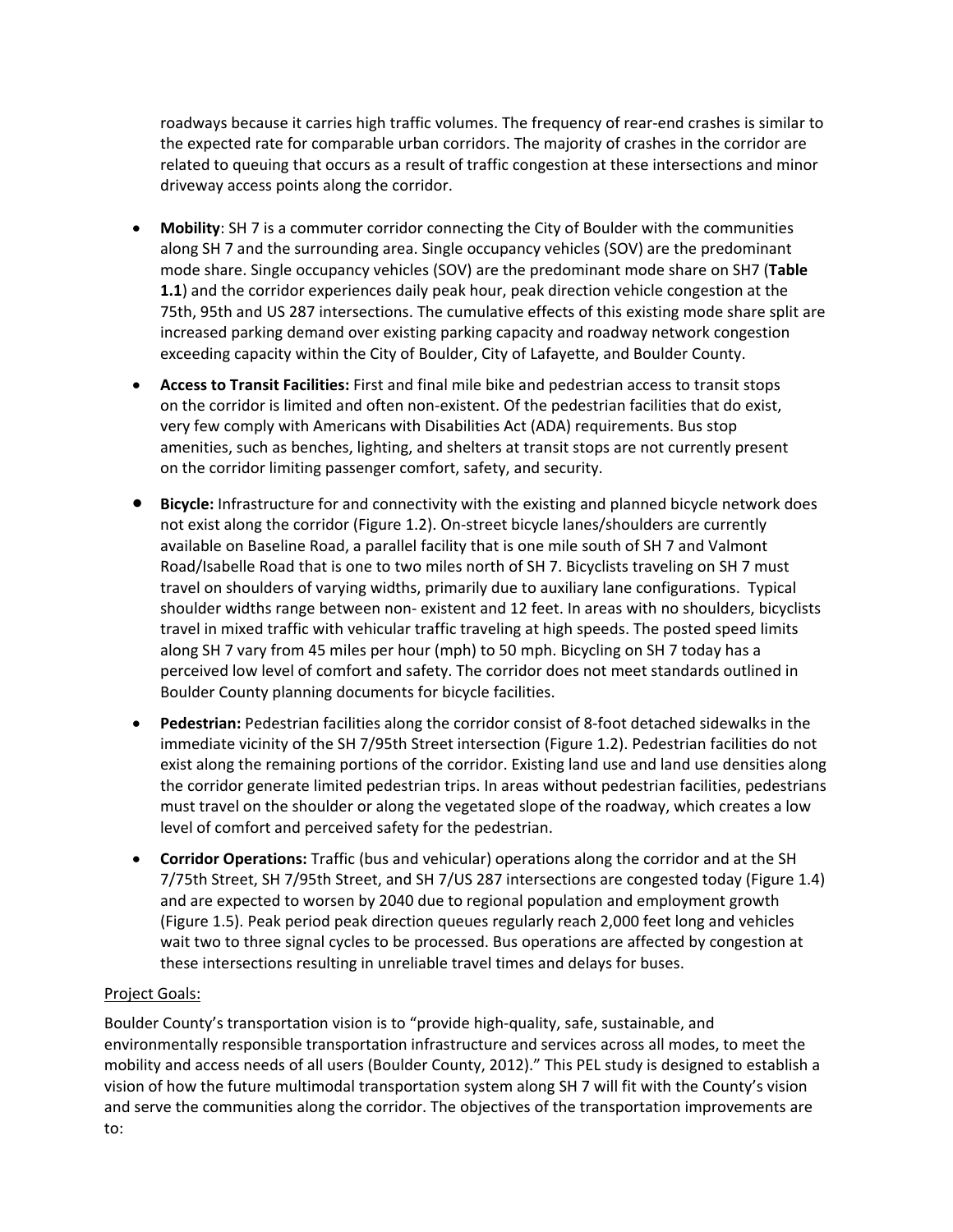- Provide a multimodal transportation system for all users.
- Address inadequate first and final mile connectivity.
- Provide mobility and corridor solutions that preserve the natural, rural, and historic character of the corridor to the greatest extent possible.

#### **c. What steps will need to be taken during the NEPA process to make this a projectlevel purpose and need statement?**

A project-level purpose and need statement may not be required depending upon project phasing and implementation. The PEL Purpose and Need statement is appropriate for a corridor‐wide project.

**6. Range of alternatives: Planning teams need to be cautious during the alternative screen process; alternative screening should focus on purpose and need/corridor vision, fatal flaw analysis and possibly mode selection. This may help minimize problems during discussions with resource agencies. Alternatives that have fatal flaws or do not meet the purpose and need/corridor vision cannot be considered viable alternatives, even if they reduce impacts to a particular resource. Detail the range of alternatives considered, screening criteria and screening process, including:** 

### **a. What types of alternatives were looked at? (Provide a one or two sentence summary and reference document.)**

The alternatives development and evaluation process consisted of a three‐level iterative process and focused on the diverse multimodal elements of the SH 7 cross‐section. The fundamental philosophy in the evaluation process was to systematically identify the notable positive and negative characteristics and tradeoffs among alternatives, and to evaluate alternatives one by one as the determinations were made. If a certain attribute (or attributes) of an alternative showed promise, an attempt was made to retain the individual attribute.

## **b. How did you select the screening criteria and screening process?**

Agency coordination and public involvement played a major role in this process. Agency involvement activities included regular progress committee meetings with agency participants and a series of resource agency scoping meetings. To ensure that the needs and concerns of affected entities and groups would be heard and considered in the alternatives development and evaluation process, a PEL Technical Advisory Committee (PTAC) was formed. The PTAC was involved at each step of the evaluation process, as well as during the development of alternatives and alternative refinement.

## **c. For alternative(s) that were screened out, briefly summarize the reasons for eliminating the alternative(s). (During the initial screenings, this generally will focus on fatal flaws)**

Based on the Level 1 evaluation results transit treatments, increased shoulder widths and roundabouts do not appear to address the Purpose and Need and were eliminated from further consideration. As shown, on‐street bicycle lanes, protected bikeways, and additional general purpose lanes were not retained in Level 2. These alternatives were eliminated because they could not address the project's Purpose and Need as well as other comparable alternatives or because they have the potential to substantially increase single occupant vehicle demand along the corridor.

## **d. Which alternatives should be brought forward into NEPA and why?**

The Managed Lanes, Reversible Transit Lane, and Additional Lanes Through the Intersections were retained for further evaluation because they each had the ability to meet Purpose and Need.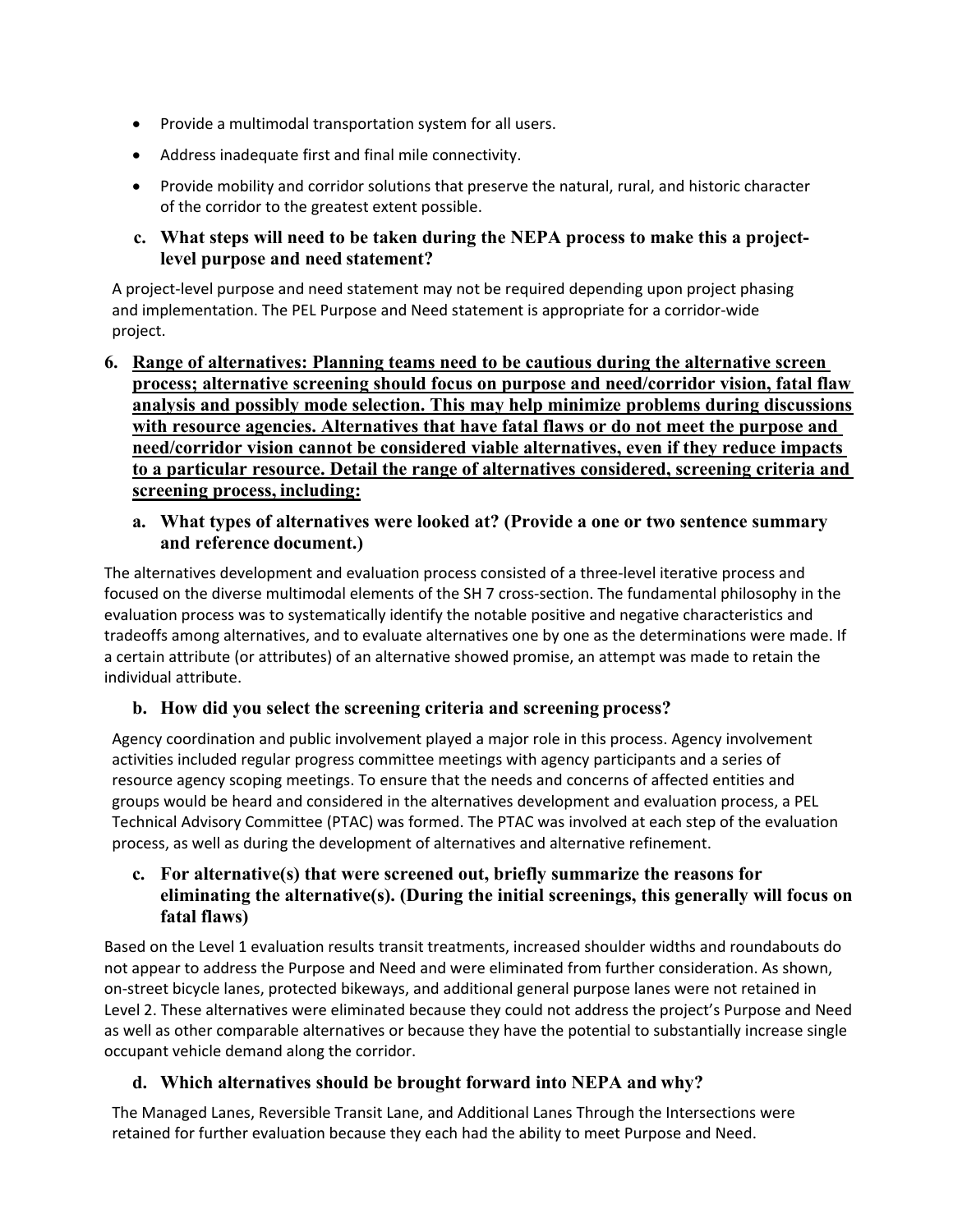### **e. Did the public, stakeholders, and agencies have an opportunity to comment during this process?**

The public provided feedback via comment forms at the meetings, one-on-one interactions with the study team, online through the webpage, or over the phone by those who were unable to attend. The following public outreach activities provided the public multiple ways of participating in the study:

- E‐Mail, Mailing List, and Contact Database: The study team developed a contact database to include individuals who wanted to stay informed about the study. The database incorporated contact lists from previous studies. The database allowed the study team to communicate directly with the public, including sending notifications of the public open houses.
- Project Web Page: Boulder County hosted a dedicated web page on its website to provide updated information about the study and to enable ongoing communication. The web page https://www.bouldercounty.org/transportation/ multi-modal/bus/sh7-brt-study/state-highway-7planning‐environmental‐linkages/ included study information, presentation materials, meeting summaries, and meeting announcements. The web page enabled the public to sign up for the study's mailing list and to submit comments. The webpage also contained contact information for the public to be able to speak directly with the Boulder County Project Manager and the study team.
- Media Outreach and Advisories: The Boulder County Transportation Department Communications Office distributed study‐related media advisories to announce the public open houses.
- Social Media Outreach: The Boulder County Transportation Department Communications Office used Facebook and Twitter to communicate announcements about the study and to publicize public open houses.
- Points of Contact: Stakeholders contacted Marc Ambrosi, Boulder County Project Manager, with comments or questions throughout the study.

Throughout the study, the public had ongoing, accessible, and distinct opportunities to participate and provide input to inform the study. Over the course of the study, the public submitted approximately 164 comments that were reviewed and taken into consideration. **Appendix D** includes the comments submitted by members of the general public during the course of the study.

On January 19<sup>th</sup> of 2017 a meeting was set up with agencies to solicit feedback about the spectrum of alternative cross sections and intersection designs in order to help work through the alternative screening process. The meeting included RTD, CDOT Region 4, and municipal representation. Agencies were encouraged to attend public meetings. Multiple agencies participated on the PEL TAC where they were asked for feedback. On August 2<sup>nd</sup>, 2017 project manager Marc Ambrosi met face to face with CDOT Region 4 staff to review the recommended alternatives and solicit any additional feedback from Region 4 about the recommended alternatives.

# **f. Were there unresolved issues with the public, stakeholders and/or agencies?**

Additional public involvement will be required with the public and agencies.

## **7. Planning assumptions and analytical methods:**

# **a. What is the forecast year used in the PEL study?**

2040 was the 20‐year planning horizon.

## **b. What method was used for forecasting traffic volumes?**

To conduct the existing conditions analysis, a traffic model of the SH 7 corridor was built using Synchro 8 traffic analysis software. Recent satellite imagery was used to inventory roadway and intersection geometry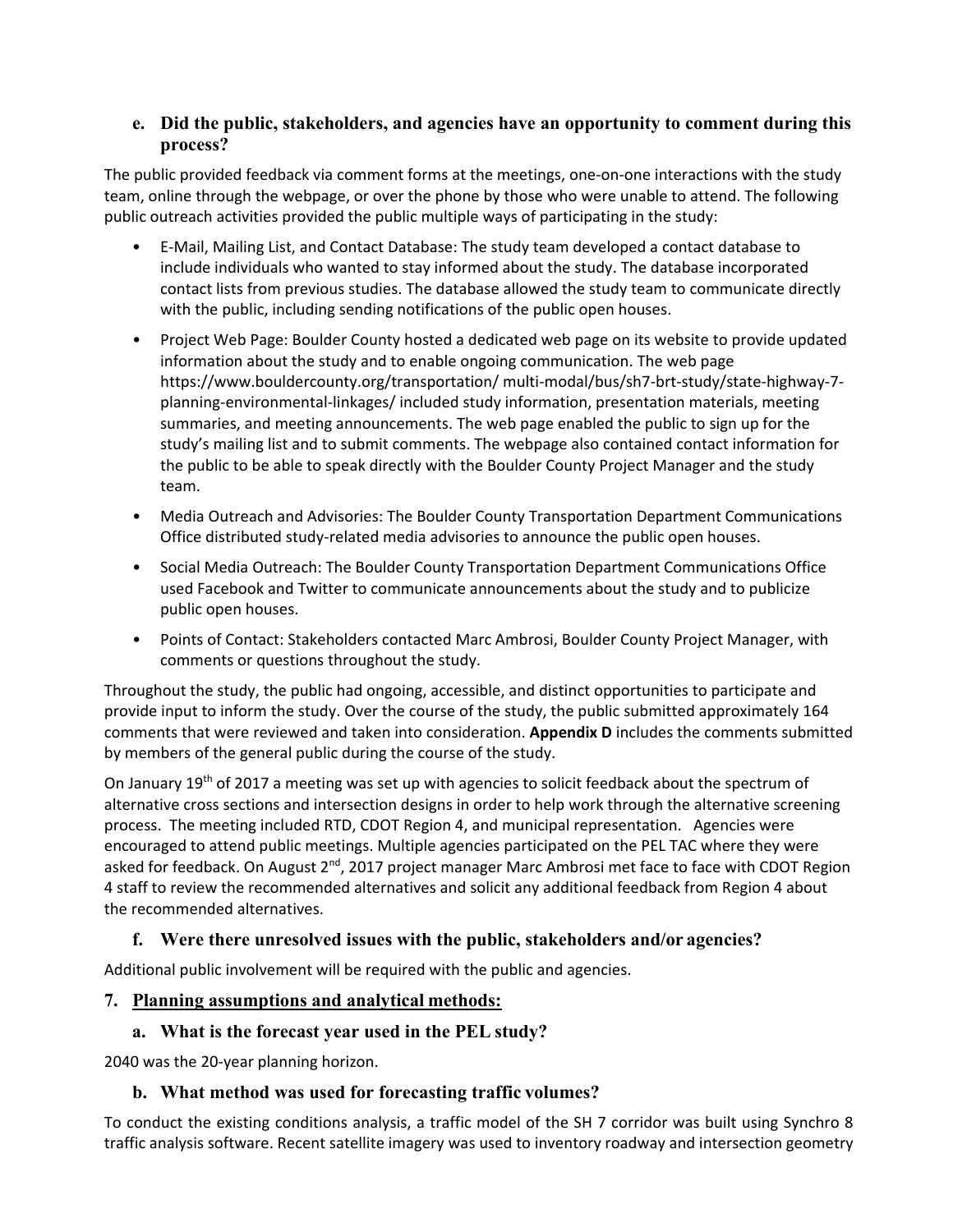along the corridor and included in the modelling effort. Signal timing data were collected from CDOT, and traffic volumes and turning movements were input into the model from counts completed along the corridor.

Existing daily traffic counts were grown to the year 2040 using DRCOG 2040 fiscally constrained regional travel demand model and the NCHRP 765 adjustment process, resulting in a growth of between 10 to 20 percent over existing volumes.

## **c. Are the planning assumptions and the corridor vision/purpose and need statement consistent with the long-range transportation plan?**

Yes.

**d. What were the future year policy and/or data assumptions used in the transportation planning process related to land use, economic development, transportation costs and network expansion?** 

DRCOG develops a travel demand model that is divided into Transportation Analysis Zones (TAZs) covering the entire metro region, including the study area. Each TAZ has existing (2015) and 2040 projected socioeconomic variables, including population, household, employment, and income to be used for local and regional planning purposes. DRCOG incorporates a wide variety of variables in its estimates and projections, including, but not limited to, overall regional growth, each jurisdiction's potential share of future growth, and current and long-range development plans. However, the primary concern within the travel demand model related to the growth in trips for an area is the growth in households and employment.

Most TAZs adjacent to the corridor are projected to experience growth of around 50 to 200 households by 2040, with additional growth projected southeast of SH 7 along US 287. When looking further from

he corridor, household growth is also primarily anticipated to be south and east within Lafayette. Little to no employment growth is projected within the TAZs along the corridor or surrounding area by 2040. TAZs with growth are again situated south and east of the corridor in Lafayette. The location and level of growth projected by the travel demand model appear consistent with the local land use plans for areas along the corridor.

- **8. Environmental resources (wetlands, cultural, etc.) reviewed. For each resource or group of resources reviewed, provide the following:** 
	- **a.** In the PEL study, at what level of detail was the resource reviewed and what was the method of review?

See **Table 4.1** *Summary of Affected Environment, Environmental Consequences, and Next Steps/Mitigation Strategies* below

b. Is this resource present in the area and what is the existing environmental condition for this resource?

See **Table 4.1** *Summary of Affected Environment, Environmental Consequences, and Next Steps/Mitigation Strategies* below

c. What are the issues that need to be considered during NEPA, including potential resource impacts and potential mitigation requirements (if known)?

See **Table 4.1** *Summary of Affected Environment, Environmental Consequences, and Next Steps/Mitigation Strategies* below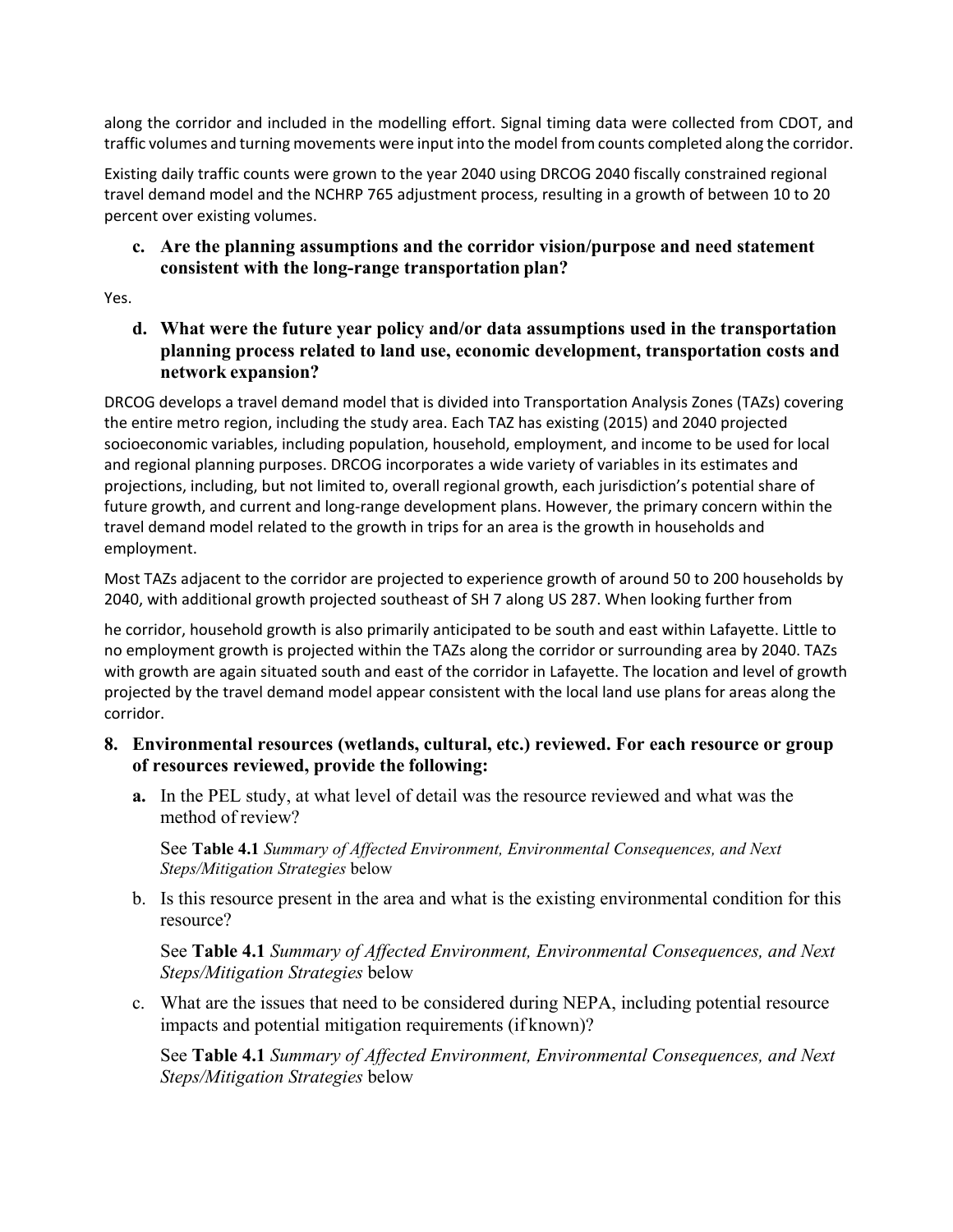#### a. How will the data provided need to be supplemented during NEPA?

See **Table 4.1** *Summary of Affected Environment, Environmental Consequences, and Next Steps/Mitigation Strategies* below.

#### **Table 4.1** *Summary of Affected Environment, Environmental Consequences, and Next Steps/Mitigation Strategies*

The Table Below Contains Information Pertinent to Questions 8(a-d), 11, 12

| <b>Affected Environment</b>                                                                                                                                                                                                                                                                                                                                                                                                                                                                                                                                                                                                                                                                                                                                                                                                                                                                                                                                                                                                                                                                                                                                                                                                                                                                                                                                                                                                                                                                                                                                             | <b>Environmental Consequences</b>                                                                                                                                                                                                                                                                                                                                                                                                                                                                                         | <b>Next Steps/Mitigation Strategies</b>                                                                                                                                                                                                                                                                                                                                                                                                                                                                                                                                                                                                                                                                                                                                                                                                                                                                                                                                                                                                                                                           |
|-------------------------------------------------------------------------------------------------------------------------------------------------------------------------------------------------------------------------------------------------------------------------------------------------------------------------------------------------------------------------------------------------------------------------------------------------------------------------------------------------------------------------------------------------------------------------------------------------------------------------------------------------------------------------------------------------------------------------------------------------------------------------------------------------------------------------------------------------------------------------------------------------------------------------------------------------------------------------------------------------------------------------------------------------------------------------------------------------------------------------------------------------------------------------------------------------------------------------------------------------------------------------------------------------------------------------------------------------------------------------------------------------------------------------------------------------------------------------------------------------------------------------------------------------------------------------|---------------------------------------------------------------------------------------------------------------------------------------------------------------------------------------------------------------------------------------------------------------------------------------------------------------------------------------------------------------------------------------------------------------------------------------------------------------------------------------------------------------------------|---------------------------------------------------------------------------------------------------------------------------------------------------------------------------------------------------------------------------------------------------------------------------------------------------------------------------------------------------------------------------------------------------------------------------------------------------------------------------------------------------------------------------------------------------------------------------------------------------------------------------------------------------------------------------------------------------------------------------------------------------------------------------------------------------------------------------------------------------------------------------------------------------------------------------------------------------------------------------------------------------------------------------------------------------------------------------------------------------|
| Parks, Open Space and Trails                                                                                                                                                                                                                                                                                                                                                                                                                                                                                                                                                                                                                                                                                                                                                                                                                                                                                                                                                                                                                                                                                                                                                                                                                                                                                                                                                                                                                                                                                                                                            |                                                                                                                                                                                                                                                                                                                                                                                                                                                                                                                           |                                                                                                                                                                                                                                                                                                                                                                                                                                                                                                                                                                                                                                                                                                                                                                                                                                                                                                                                                                                                                                                                                                   |
| Some of the park properties present within the study<br>area are publicly owned and are afforded protection<br>under Section 4(f) of the US Department of<br>Transportation (USDOT) Act of 1966, as defined in 23<br>Code of Federal Regulations (CFR) 774. A Section 4(f)<br>resource is a property that functions or is designated as a<br>significant publicly owned park, recreation area, wildlife<br>or waterfowl refuge, or historic site. If the proposed<br>action has an impact on one of these properties, a<br>Section 4(f) evaluation may be required for that<br>particular resource.<br>In addition, these park properties may be afforded<br>protection under Section 6(f) of the Land and Water<br>Conservation Fund Act of 1965 if these properties are<br>Section 6(f) assisted properties. Section 6(f) of the Act<br>assures that once an area has been funded with Land and<br>Water Conservation Fund assistance, it is continually<br>maintained for public outdoor recreation use unless the<br>Colorado Department of Natural Resources Parks and<br>Wildlife (CPW) and the National Park Service (NPS)<br>approves replacement property. Importantly, Section 6(f)<br>applies to all transportation projects involving possible<br>conversions of the property whether or not federal<br>funding is being used for the project.<br>While various parks, trails, and open space are located<br>along the corridor, the largest concentration of parks and<br>open space is located between North 95 <sup>th</sup> St and 75 <sup>th</sup> St. | Based on the conceptual level of design, the Recommended<br>Alternative would have an approximate impact on the<br>following parks, open space, and trails:<br>▶ Anderson North<br>Anderson Central<br><b>Williamson Moore Holmes</b><br>ъ.<br>$\triangleright$ Audrey<br>▶ Aweida<br>▶ Woodley<br>Kolb Brothers<br>$\blacktriangleright$ .<br>Hunter Kolb open space properties<br>Þ.<br>▶ East Boulder Trail<br>Potential trail south of Bullhead Gulch<br>$\mathbf{F}$<br><b>Potential Teller Lakes Corridor Trail</b> | Separate evaluations of publicly-owned parks, trails, and<br>open space lands will be conducted during the NEPA<br>process to determine if there are any properties that<br>qualify for protection under Section 4(f) and/or are<br>Section 6(f) assisted properties.<br>Section 4(f) of the USDOT Act of 1966 mandates that<br>the Secretary of Transportation shall not approve any<br>transportation project requiring the use of publicly<br>owned parks, recreation areas or wildlife and<br>waterfowl refuge, or significant historic sites,<br>regardless of ownerships, unless:<br>There is no prudent and feasible alternative to using<br>that land, and<br>The program or project includes all possible planning<br>to minimize harm to the public park, recreation area,<br>wildlife or waterfowl refuge, or significant historic<br>site, resulting from that use.<br>Section 6(f) assisted properties require coordination<br>with the affected local agency, as well as approval from<br>the CPW and NPS to convert Section 6(f) assisted land<br>for transportation improvements. |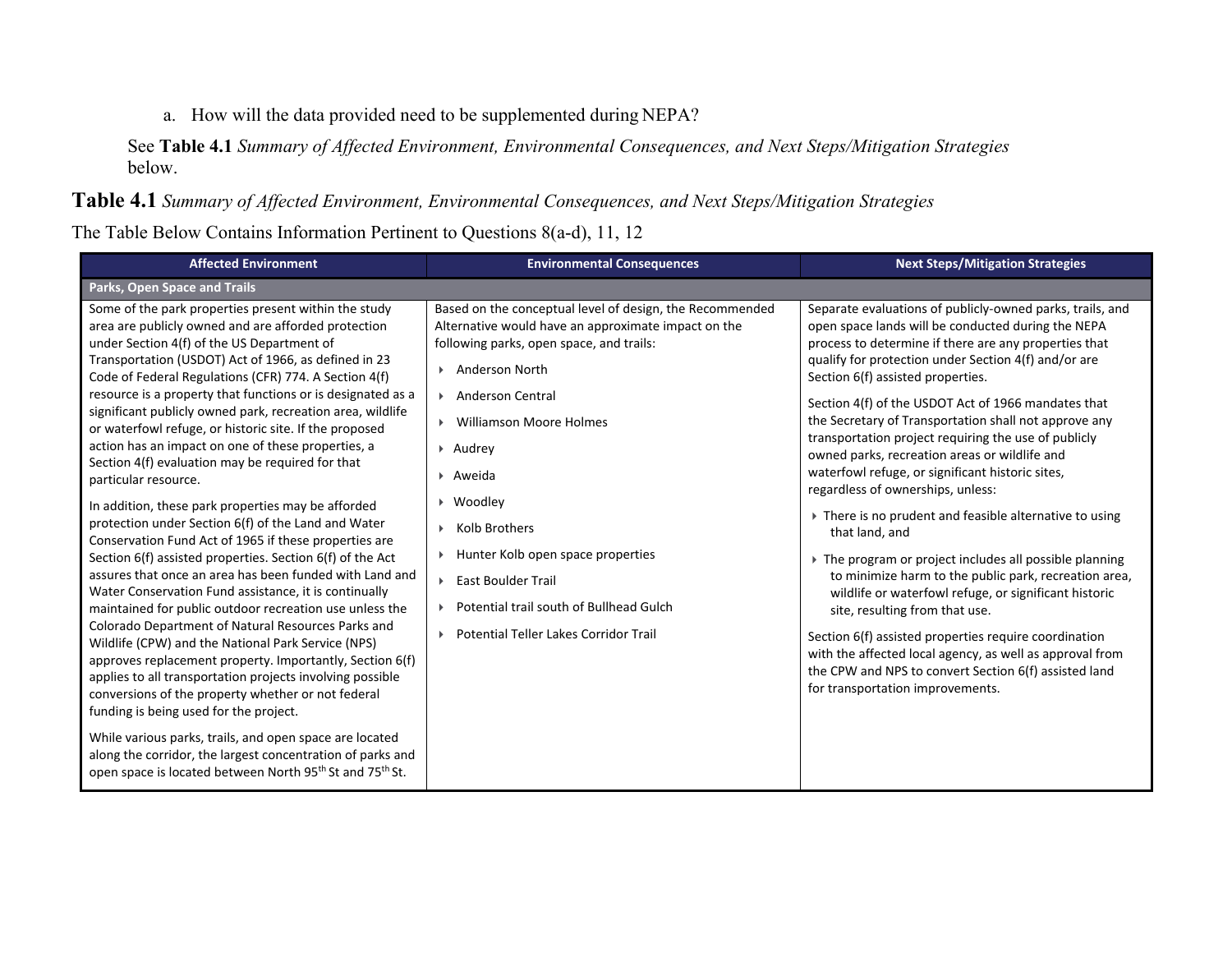| <b>Affected Environment</b>                                                                                                                                                                                                                                                                                                                                                                                                                                                                                                                                                                                                                                                                                                                                                                                                                                                                                                                                   | <b>Environmental Consequences</b>                                                                                                                           | <b>Next Steps/Mitigation Strategies</b>                                                                                                                                                                                                                                                                                                                                                                                                                                                                                                                                                                                                                                                                                                                                                                                                                                                      |
|---------------------------------------------------------------------------------------------------------------------------------------------------------------------------------------------------------------------------------------------------------------------------------------------------------------------------------------------------------------------------------------------------------------------------------------------------------------------------------------------------------------------------------------------------------------------------------------------------------------------------------------------------------------------------------------------------------------------------------------------------------------------------------------------------------------------------------------------------------------------------------------------------------------------------------------------------------------|-------------------------------------------------------------------------------------------------------------------------------------------------------------|----------------------------------------------------------------------------------------------------------------------------------------------------------------------------------------------------------------------------------------------------------------------------------------------------------------------------------------------------------------------------------------------------------------------------------------------------------------------------------------------------------------------------------------------------------------------------------------------------------------------------------------------------------------------------------------------------------------------------------------------------------------------------------------------------------------------------------------------------------------------------------------------|
| <b>Traffic Noise</b>                                                                                                                                                                                                                                                                                                                                                                                                                                                                                                                                                                                                                                                                                                                                                                                                                                                                                                                                          |                                                                                                                                                             |                                                                                                                                                                                                                                                                                                                                                                                                                                                                                                                                                                                                                                                                                                                                                                                                                                                                                              |
| The potential for noise or vibration impacts from vehicles to the<br>receptors (that is, properties) near transportation facilities is a<br>general concern. State and federal transportation agencies<br>have established thresholds for determining noise impacts to<br>guide these conclusions. When impacts are identified from an<br>improvement, mitigation actions for the affected receptors<br>must be considered for the project design. This is an important<br>consideration for this project because many properties are<br>along the project corridor and may be affected by noise.<br>Many residential neighborhoods and individual residences<br>(Noise Abatement Criteria [NAC] Category B) can be found in<br>the PEL study area between the 75 <sup>th</sup> Street and 95 <sup>th</sup> Street<br>intersections. Likewise, several Category C areas (parks,<br>schools, churches, etc.) are also spread throughout the PEL<br>study area. | Based on the conceptual level of design, the Recommended<br>Alternative would move the edge of the roadway closer to<br>noise receptors along the corridor. | The CDOT Noise Analysis and Abatement<br>Guidelines (CDOT 2011) specify that a noise<br>analysis study is required for all Type I projects if<br>noise sensitive receptors are present within the<br>study area during the NEPA process. A Type I<br>project consists of a proposed Federal or Federal-<br>aid or CDOT- administered highway project for<br>construction of a highway on a new location or the<br>physical alteration of an existing highway that<br>significantly changes either the horizontal or<br>vertical alignment or increases the number of<br>through lanes. Construction of the Recommended<br>Alternative would be a Type I project, and a traffic<br>noise study will need to be prepared.<br>Construction noise would be subject to relevant<br>local regulations and ordinances, and any<br>construction activities would be expected to<br>comply with them. |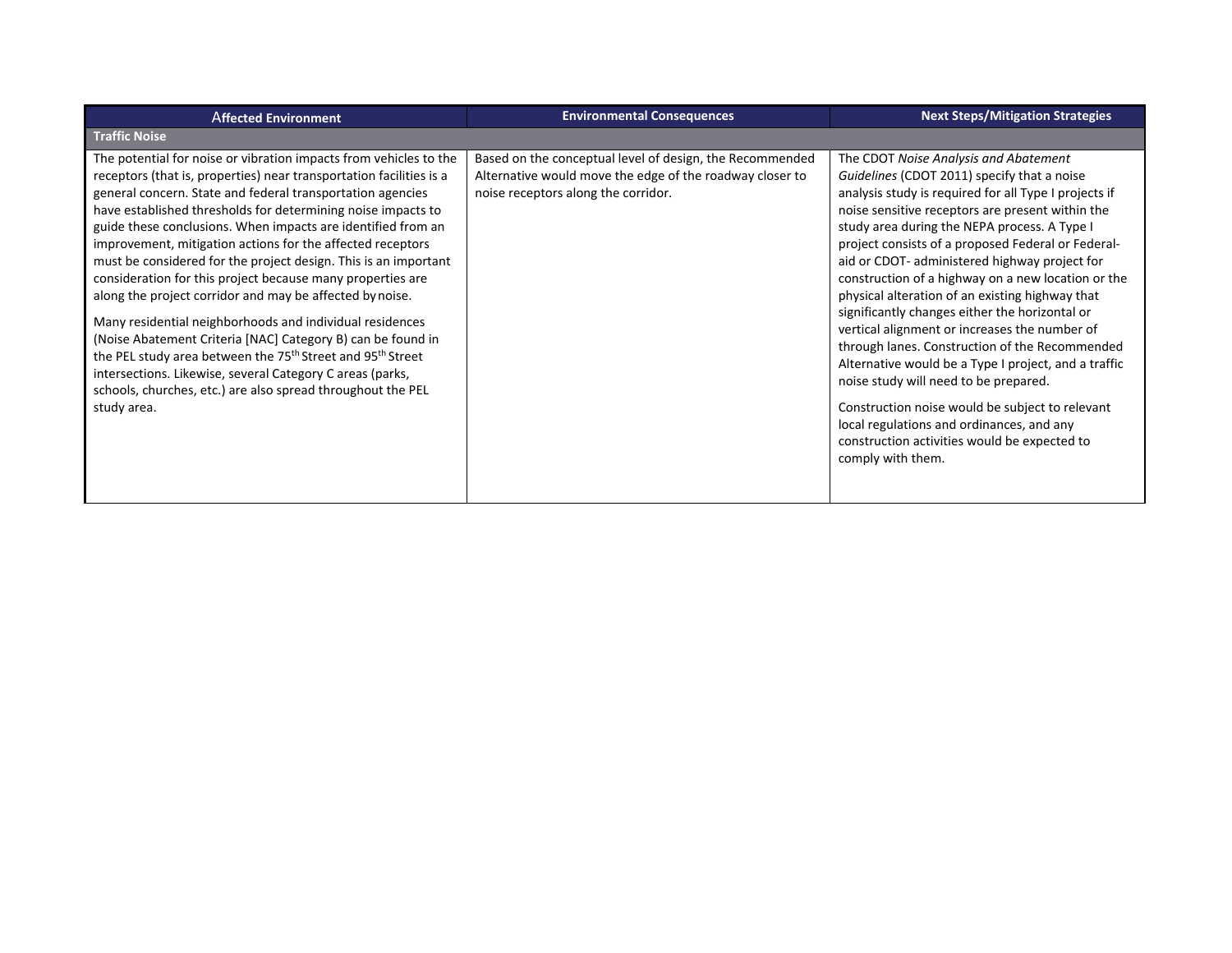| <b>Affected Environment</b>                                                                                                                                                                                                                                                                                                                                                                                                                                                                                                                                                                                                                                                                                                                                                                                                                                                                                                                                                                                                                                                                                                                                                                                                                                                                                                                                       | <b>Environmental Consequences</b>                                                                                                                                                                                                                | <b>Next Steps/Mitigation Strategies</b>                                                                                                                                                                                                                                                                                                                                                                                                                                                                                                                                                                                                                                                                                                                                                                                                                                                                                                                                                                                                                                                                                                                                                                                                                                                                                                                                                                                                                                                                                                                                                                      |
|-------------------------------------------------------------------------------------------------------------------------------------------------------------------------------------------------------------------------------------------------------------------------------------------------------------------------------------------------------------------------------------------------------------------------------------------------------------------------------------------------------------------------------------------------------------------------------------------------------------------------------------------------------------------------------------------------------------------------------------------------------------------------------------------------------------------------------------------------------------------------------------------------------------------------------------------------------------------------------------------------------------------------------------------------------------------------------------------------------------------------------------------------------------------------------------------------------------------------------------------------------------------------------------------------------------------------------------------------------------------|--------------------------------------------------------------------------------------------------------------------------------------------------------------------------------------------------------------------------------------------------|--------------------------------------------------------------------------------------------------------------------------------------------------------------------------------------------------------------------------------------------------------------------------------------------------------------------------------------------------------------------------------------------------------------------------------------------------------------------------------------------------------------------------------------------------------------------------------------------------------------------------------------------------------------------------------------------------------------------------------------------------------------------------------------------------------------------------------------------------------------------------------------------------------------------------------------------------------------------------------------------------------------------------------------------------------------------------------------------------------------------------------------------------------------------------------------------------------------------------------------------------------------------------------------------------------------------------------------------------------------------------------------------------------------------------------------------------------------------------------------------------------------------------------------------------------------------------------------------------------------|
| <b>Historic Resources</b>                                                                                                                                                                                                                                                                                                                                                                                                                                                                                                                                                                                                                                                                                                                                                                                                                                                                                                                                                                                                                                                                                                                                                                                                                                                                                                                                         |                                                                                                                                                                                                                                                  |                                                                                                                                                                                                                                                                                                                                                                                                                                                                                                                                                                                                                                                                                                                                                                                                                                                                                                                                                                                                                                                                                                                                                                                                                                                                                                                                                                                                                                                                                                                                                                                                              |
| Historic resources are afforded consideration by Section 106 of<br>the National Historic Preservation Act of 1966, as amended, as<br>well as Section 4(f) of the Department of Transportation Act of<br>1966. Significant historic resources are those that are listed or<br>may be eligible for inclusion on the National Register of Historic<br>Places (NRHP). Historical resources are buildings, structures,<br>districts (groups of buildings or structures), sites, and objects<br>meeting the minimum age criterion of 45 years. Typically, 50<br>years is used as an age threshold; however, a 45-year threshold is<br>often used in transportation projects to account for their<br>protracted schedules including environmental clearance, design,<br>and obtaining funding. For purposes of this study, only properties<br>on the NRHP or officially eligible for the NRHP are listed as<br>previously identified historic sites.<br>The SH 7 corridor includes 23 existing historic properties.<br>Potential historic sites were also evaluated. Potential historic<br>sites are properties over 45 years of age that have not yet been<br>surveyed, but based on a visual reconnaissance appear to possess<br>architectural qualities that may make them eligible for the NRHP<br>under Criterion C - Distinctive Architecture and/or Construction. | Based on the conceptual level of design, the Recommended<br>Alternative would potentially effect 13 potentially eligible<br>NRHP Properties, including relocation of Road to<br>Remembrance Gateway monument at the US 287/SH 7<br>intersection. | An additional intensive-level inventory<br>will be required to adequately assess<br>these potential impacts. An intensive<br>survey of cultural resources will be<br>conducted, including preparation of a<br>Cultural Resources Inventory Report, to<br>facilitate official evaluations of NRHP-<br>eligibility and assess specific project<br>impacts as required for National<br>Historic Preservation Act Section 106<br>review.<br>If any archaeological materials (such as<br>artifacts and faunal remains) or features are<br>encountered or unearthed during construction,<br>work would be immediately halted in the<br>vicinity of the find, and the CDOT archaeologist<br>and State Historic Preservation Officer (SHPO)<br>would be promptly notified. The site of the find<br>would be secured and work would remain<br>halted until a qualified professional<br>archaeologist could evaluate and/or remove<br>the materials. If warranted, additional<br>archaeological testing or data recovery may be<br>necessary before work could be resumed in the<br>vicinity of the find.<br>If bones of potential human origin are<br>encountered during construction, ground-<br>disturbing work would be halted in the vicinity<br>of the discovery, and the CDOT archaeologist<br>would be promptly notified. The CDOT<br>archaeologist would assess the find, and the<br>county coroner would be summoned, if<br>necessary, to determine the relative age and<br>ethnicity of the individual(s) represented. Work<br>would not resume in the vicinity of the find<br>until CDOT grants clearance. |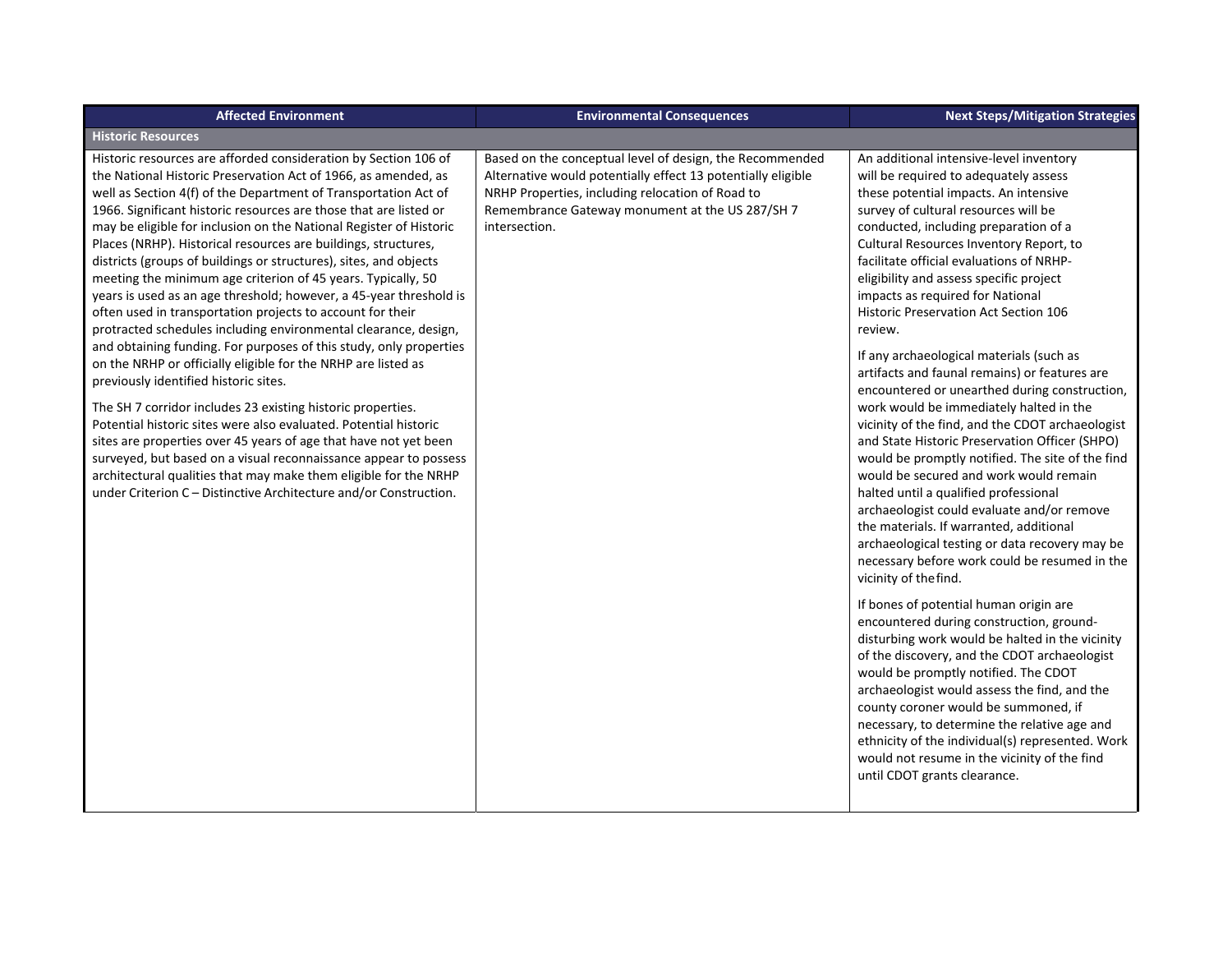| <b>Affected Environment</b>                                             |                    | <b>Environmental Consequences</b><br><b>Next Steps/Mitigation</b>                                                                                       |                    |                                                                                                                                                                                                                                                                                                                                                                                                                                                                                                                                                                                                                                                                                                                                                                                                                                                                                                                                                                                                                                                                                  |
|-------------------------------------------------------------------------|--------------------|---------------------------------------------------------------------------------------------------------------------------------------------------------|--------------------|----------------------------------------------------------------------------------------------------------------------------------------------------------------------------------------------------------------------------------------------------------------------------------------------------------------------------------------------------------------------------------------------------------------------------------------------------------------------------------------------------------------------------------------------------------------------------------------------------------------------------------------------------------------------------------------------------------------------------------------------------------------------------------------------------------------------------------------------------------------------------------------------------------------------------------------------------------------------------------------------------------------------------------------------------------------------------------|
| Floodways and 100-year Floodplains/Water Quality                        |                    |                                                                                                                                                         |                    |                                                                                                                                                                                                                                                                                                                                                                                                                                                                                                                                                                                                                                                                                                                                                                                                                                                                                                                                                                                                                                                                                  |
| Two drainageways have Federal Emergency                                 | <b>Floodplains</b> |                                                                                                                                                         | <b>Floodplains</b> |                                                                                                                                                                                                                                                                                                                                                                                                                                                                                                                                                                                                                                                                                                                                                                                                                                                                                                                                                                                                                                                                                  |
| (FEMA) designated floodplains in the study area: Bull<br>and Dry Creek. | Dry Creek          | Based on the conceptual level of design, the<br>Alternative would have an approximate impact on the<br>following floodplains:<br><b>Bull Head Gulch</b> |                    | Bull Head Gulch and Dry Creek floodplains would be the most<br>sensitive to any changes in the floodplain and would require a<br>Conditional Letter of Map Revision (CLOMR) and Letter of Map<br>Revision (LOMR) from FEMA. Floodplain modeling would be<br>required to assess significant changes. Some relatively small<br>abanana mau ba inangnagatad in tha flandelain without<br>triggering the CLOMR/LOMR process. Floodplain modeling<br>would be required to assess significant changes.<br>Engineering design will take into account the floodplain and<br>floodway issues. The location of bridges and bridge piers within<br>the floodplain and floodway will be considered in the<br>engineering design. Piers located within the floodway will<br>require a specialized hydrologic assessment and approval by<br>FEMA and Colorado Water Conservation Board. The placement<br>of piers within the active channel of Bull Head Gulch and Dry<br>Creek will be avoided or placed in a position to reduce impacts<br>on the stream channel, stream habitat, and biota. |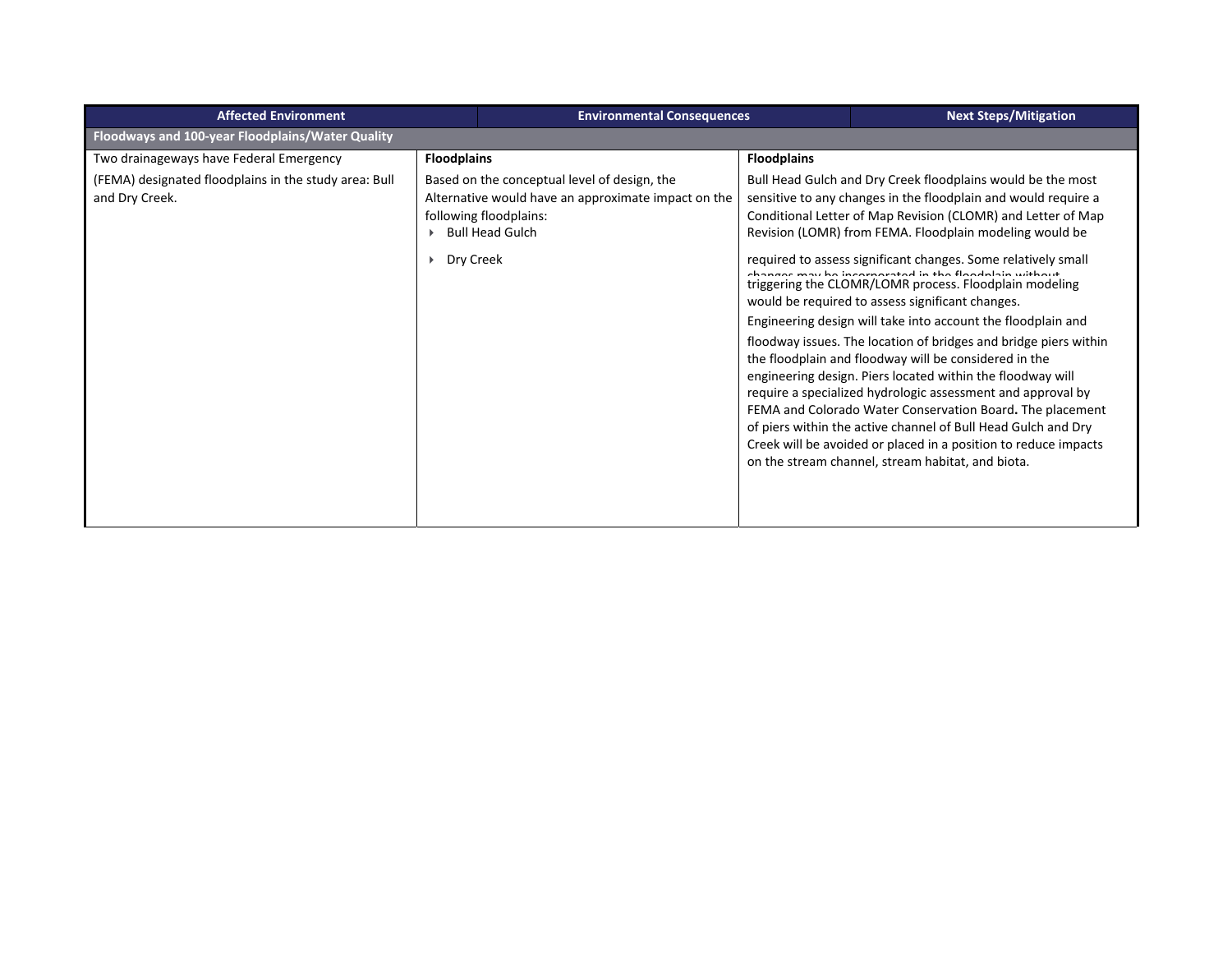| <b>Affected Environment</b>                                  | <b>Environmental Consequences</b>                                                                                                                                                                                                                                                                                                                                                                                                                                                                                                                                                                                                                                                                                                                                                                                                                                          | <b>Next Steps/Mitigation</b>                                                                                                                                                                                                                                                                                                                                                                                                                                                                                                                                                                                                                                                                                                                                                                                                                                                                                                                                                                                                                                                                                                                                                                                                                                                                                                                                            |
|--------------------------------------------------------------|----------------------------------------------------------------------------------------------------------------------------------------------------------------------------------------------------------------------------------------------------------------------------------------------------------------------------------------------------------------------------------------------------------------------------------------------------------------------------------------------------------------------------------------------------------------------------------------------------------------------------------------------------------------------------------------------------------------------------------------------------------------------------------------------------------------------------------------------------------------------------|-------------------------------------------------------------------------------------------------------------------------------------------------------------------------------------------------------------------------------------------------------------------------------------------------------------------------------------------------------------------------------------------------------------------------------------------------------------------------------------------------------------------------------------------------------------------------------------------------------------------------------------------------------------------------------------------------------------------------------------------------------------------------------------------------------------------------------------------------------------------------------------------------------------------------------------------------------------------------------------------------------------------------------------------------------------------------------------------------------------------------------------------------------------------------------------------------------------------------------------------------------------------------------------------------------------------------------------------------------------------------|
| Floodways and 100-year Floodplains/Water Quality (Continued) |                                                                                                                                                                                                                                                                                                                                                                                                                                                                                                                                                                                                                                                                                                                                                                                                                                                                            |                                                                                                                                                                                                                                                                                                                                                                                                                                                                                                                                                                                                                                                                                                                                                                                                                                                                                                                                                                                                                                                                                                                                                                                                                                                                                                                                                                         |
|                                                              | <b>Water Quality</b>                                                                                                                                                                                                                                                                                                                                                                                                                                                                                                                                                                                                                                                                                                                                                                                                                                                       | <b>Water Quality</b>                                                                                                                                                                                                                                                                                                                                                                                                                                                                                                                                                                                                                                                                                                                                                                                                                                                                                                                                                                                                                                                                                                                                                                                                                                                                                                                                                    |
|                                                              | Stormwater from the adjacent impervious areas (roadways, parking lots,<br>etc.) currently discharges directly to Bull Head Gulch and Dry Creek<br>Roadway runoff typically may contain the following pollutants:<br>▶ Sediment: Solids such as sand, silt, and clays that are washed from<br>paved surfaces or eroded from roadway slopes and become<br>suspended in water. Sediment due to construction is a common water<br>quality concern.<br>▶ Heavy metals: Metals such as zinc and copper from fuels, brake pads, and<br>vehicle wear. In the past, lead was a common pollutant, but the use of<br>unleaded gasoline has now substantially reduced this roadway<br>contaminant.<br>> Magnesium chloride and salt: Deicers used on roads for winter<br>maintenance.<br>Oil and grease: Petroleum hydrocarbons deposited by vehicles on<br>roadways and parking lots. | CDOT has a Phase I Municipal Separate Storm<br>Sewer System (MS4) permit from the Colorado<br>Department of Public Health and Environment<br>(CDPHE). Boulder County and the City of Lafayette<br>also have Phase II MS4 permits. Jurisdictions that<br>have Phase I or Phase II MS4 permits are required<br>to provide permanent water quality facilities for<br>new development or redevelopment where there<br>will be 1 acre or greater of new paved (impervious)<br>areas.<br>During construction, stormwater impacts will be<br>minimized by using the appropriate CDOT<br>standard construction best management practices<br>(BMPs) as appropriate. Potential BMPs would<br>include silt fence, inlet protection, stabilized<br>construction entrances, slope stabilization,<br>concrete washouts, erosion logs, inlet filters,<br>sediment basins (at permanent water quality pond<br>locations), vehicle tracking pads, and other BMPs.<br>Specific temporary and permanent stormwater<br>management strategies will be identified during<br>preliminary/final design as part of a<br>drainage/hydraulics assessment and development<br>of a storm water management plan (SWMP).<br>Construction-related mitigation measures will be<br>outlined in the SWMP and will include a detailed<br>set of erosion control plans as part of the roadway<br>design set. |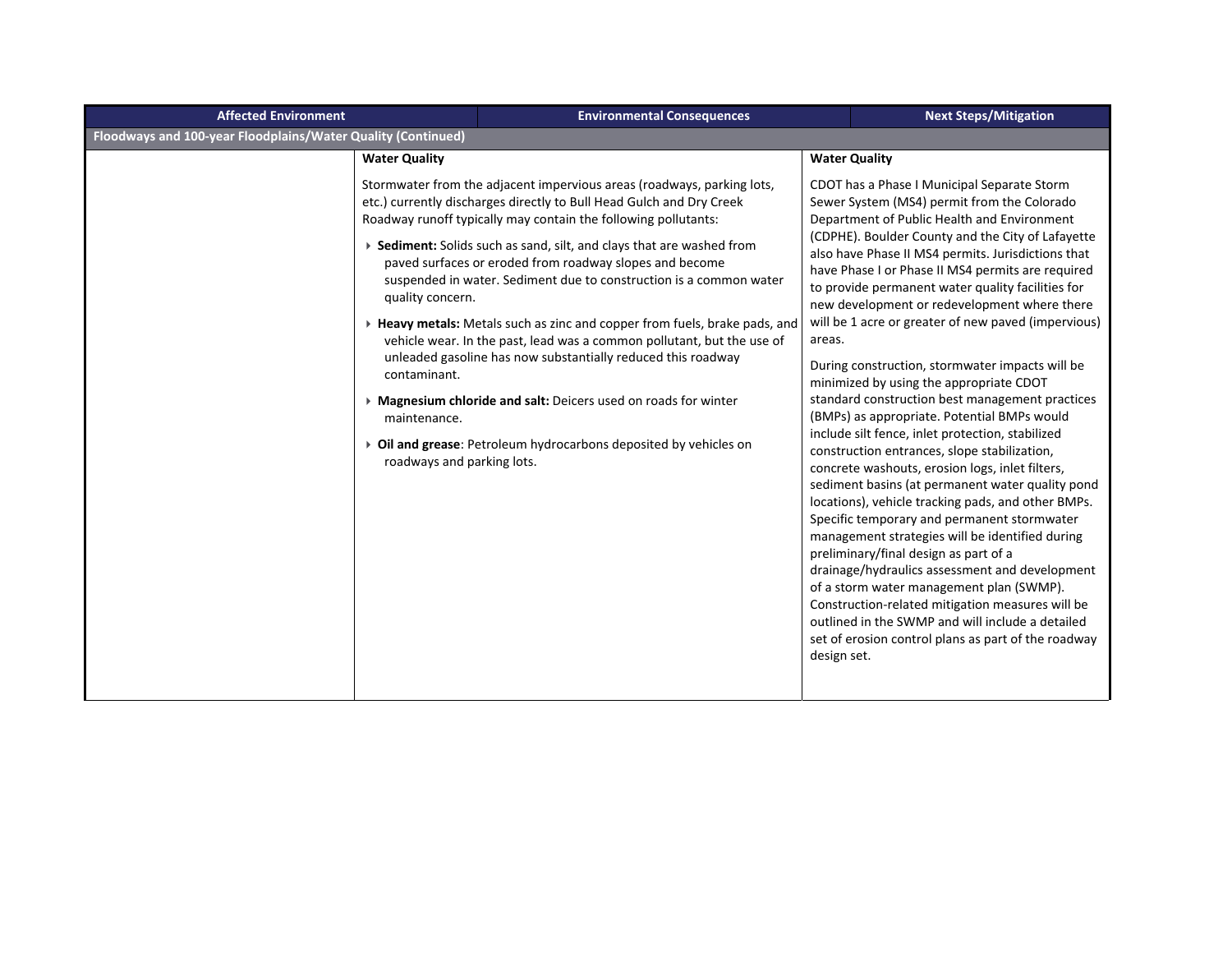| <b>Affected Environment</b>                                                                                                                                                                                                                                                                                                                                                                                                                                                                                                                                                                                                                                                                                                                                                                                                                                                                                                      | <b>Environmental</b><br><b>Consequences</b>                                                                                                                                                                                                                                                                                | <b>Next Steps/Mitigation Strategies</b>                                                                                                                                                                                                                                                                                                                                                                                                                                                                                                                                                                                                                                                                                                                                                                                                                                                                                                                                                                                                                                                                                                                                                                                                                                                                    |
|----------------------------------------------------------------------------------------------------------------------------------------------------------------------------------------------------------------------------------------------------------------------------------------------------------------------------------------------------------------------------------------------------------------------------------------------------------------------------------------------------------------------------------------------------------------------------------------------------------------------------------------------------------------------------------------------------------------------------------------------------------------------------------------------------------------------------------------------------------------------------------------------------------------------------------|----------------------------------------------------------------------------------------------------------------------------------------------------------------------------------------------------------------------------------------------------------------------------------------------------------------------------|------------------------------------------------------------------------------------------------------------------------------------------------------------------------------------------------------------------------------------------------------------------------------------------------------------------------------------------------------------------------------------------------------------------------------------------------------------------------------------------------------------------------------------------------------------------------------------------------------------------------------------------------------------------------------------------------------------------------------------------------------------------------------------------------------------------------------------------------------------------------------------------------------------------------------------------------------------------------------------------------------------------------------------------------------------------------------------------------------------------------------------------------------------------------------------------------------------------------------------------------------------------------------------------------------------|
| Wetlands and Waters of the US                                                                                                                                                                                                                                                                                                                                                                                                                                                                                                                                                                                                                                                                                                                                                                                                                                                                                                    |                                                                                                                                                                                                                                                                                                                            |                                                                                                                                                                                                                                                                                                                                                                                                                                                                                                                                                                                                                                                                                                                                                                                                                                                                                                                                                                                                                                                                                                                                                                                                                                                                                                            |
| Wetland resources are protected under Section 404 of the Clean<br>Water Act (CWA) and Executive Order 11990 Protection of<br>Wetlands. CDOT has incorporated FHWA environmental<br>guidance into its NEPA Manual (CDOT, 2013), which emphasizes<br>efforts to avoid and minimize wetland impacts. Most wetlands<br>identified within the corridor are small palustrine emergent,<br>palustrine scrub/shrub, and palustrine scrub/shrub-emergent<br>mix wetlands, with most occurring along existing waterways and<br>drainages and in roadside ditches.                                                                                                                                                                                                                                                                                                                                                                          | Based on the conceptual level of design,<br>the Recommended Alternative would<br>potential impact wetlands and other<br>waters of the U.S. along the Davidson<br>Highline Lateral Ditch, Bullhead Gulch,<br>McGinn Ditch and Dry Creek.                                                                                    | A Wetland Delineation Report will be required during the NEPA<br>process. A Wetland Findings Report will be prepared based on<br>the recommended design included in the environmental<br>document. FHWA and CDOT policy requires compensatory<br>mitigation for permanent impacts on both jurisdictional and<br>non-jurisdictional wetlands. Wetland mitigation is typically<br>done on a one-to-one basis; however, a CWA Section 404<br>permit, which the USACE will issue, may require higher ratios if<br>unique or high-quality wetlands are affected.                                                                                                                                                                                                                                                                                                                                                                                                                                                                                                                                                                                                                                                                                                                                                |
| Wildlife/Threatened and Endangered Species                                                                                                                                                                                                                                                                                                                                                                                                                                                                                                                                                                                                                                                                                                                                                                                                                                                                                       |                                                                                                                                                                                                                                                                                                                            |                                                                                                                                                                                                                                                                                                                                                                                                                                                                                                                                                                                                                                                                                                                                                                                                                                                                                                                                                                                                                                                                                                                                                                                                                                                                                                            |
| Various federal laws have been established to protect wildlife,<br>including the Endangered Species Act (ESA); the Migratory Bird<br>Treaty Act (MBTA); and the Bald and Golden Eagle Protection Act<br>(BGPA). Threatened and endangered species habitat that is<br>present in the study area includes habitat for the Colorado<br>butterfly plant (Gaura neomexicana coloradensis), the Ute<br>ladies'-tresses orchid (Spiranthes divulialis), the common shiner<br>( <i>Notropis cornutus</i> ) and the Preble's meadow jumping mouse<br>(Zapus hudsonius preblei). The primary drainage that was<br>identified from the field survey and that contained suitable<br>habitat for these species was Dry Creek. A field survey noted<br>major wildlife corridors that facilitate wildlife movement. These<br>corridors include:<br>Davidson Highline Lateral Ditch<br><b>Bullhead Gulch</b><br><b>McGinn Ditch</b><br>Dry Creek | The SH 7 corridor crosses the Davidson<br>Highline Lateral Ditch, Bullhead Gulch,<br>McGinn Ditch and Dry Creek.<br>Threatened and endangered species<br>habitat may be present along Dry Creek.<br>Several black-tailed prairie dog colonies<br>are located adjacent to the corridor, and<br>migratory birds are present. | A biological survey of threatened and endangered species,<br>including aquatic species, will be required during the NEPA<br>process. Coordination with the US Department of Interior Fish<br>and Wildlife Service (USFWS) and CPW would be necessary to<br>mitigate potential impacts on special status species habitat.<br>Also, Senate Bill 40 (SB 40) wildlife certification will be required<br>for the crossing of riparian corridors in the project. CPW will<br>determine if Formal or Programmatic certification may be<br>required depending on SB 40 guidelines.<br>If proposed construction is planned to occur during the primary<br>nesting season for migratory birds in eastern Colorado (typically<br>April 1 - August 31, with some species nesting outside this<br>period), a qualified biologist will resurvey the study area to<br>verify if any active nests are present. If no active nests are<br>present, trees can be removed. However, if active migratory<br>bird nests are identified and cannot be avoided by proposed<br>construction activities, the USFWS field office will be contacted<br>to help determine the appropriate mitigation action, which may<br>include removing nests before egg laying begins or ceasing<br>construction until all nestlings have fledged. |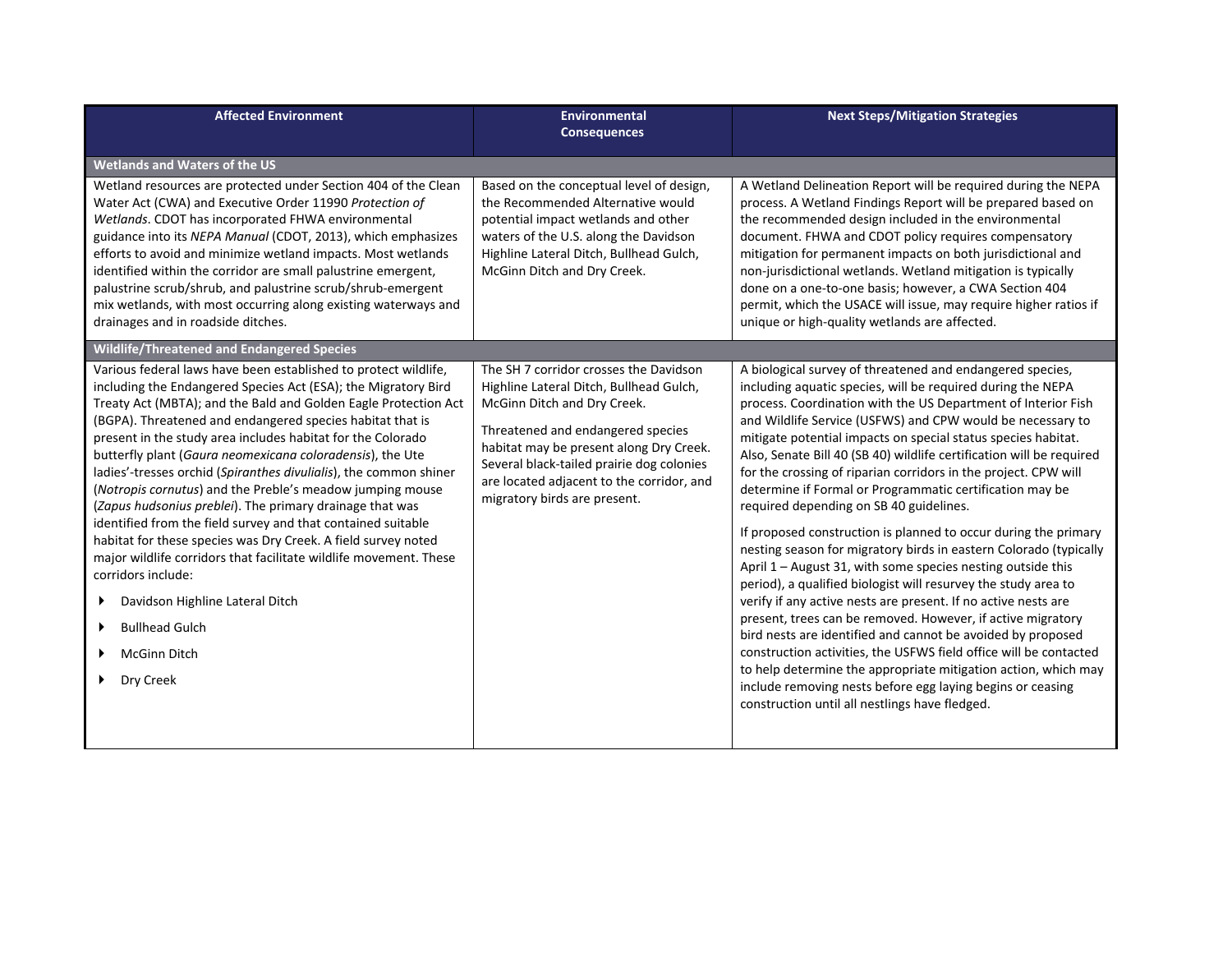| <b>Affected Environment</b>                                                                                                                                                                                                                                                                                                                                                                                                                                                                                                                                                                                                                                                                                                                                    | <b>Environmental Consequences</b>                                                                                                                                    | <b>Next Steps/Mitigation Strategies</b>                                                                                                                                                                                                                                                                                                                                                                                                                                                                                                                                                                                                                                                                                                                                                                                                                                                                                                                                                                                                                  |
|----------------------------------------------------------------------------------------------------------------------------------------------------------------------------------------------------------------------------------------------------------------------------------------------------------------------------------------------------------------------------------------------------------------------------------------------------------------------------------------------------------------------------------------------------------------------------------------------------------------------------------------------------------------------------------------------------------------------------------------------------------------|----------------------------------------------------------------------------------------------------------------------------------------------------------------------|----------------------------------------------------------------------------------------------------------------------------------------------------------------------------------------------------------------------------------------------------------------------------------------------------------------------------------------------------------------------------------------------------------------------------------------------------------------------------------------------------------------------------------------------------------------------------------------------------------------------------------------------------------------------------------------------------------------------------------------------------------------------------------------------------------------------------------------------------------------------------------------------------------------------------------------------------------------------------------------------------------------------------------------------------------|
| <b>Hazardous Materials</b>                                                                                                                                                                                                                                                                                                                                                                                                                                                                                                                                                                                                                                                                                                                                     |                                                                                                                                                                      |                                                                                                                                                                                                                                                                                                                                                                                                                                                                                                                                                                                                                                                                                                                                                                                                                                                                                                                                                                                                                                                          |
| For this hazardous materials assessment summary,<br>sites within the study area were identified as having<br>known (current and historic) soil or groundwater<br>contamination and are distinguished in this report<br>as sites with recognized environmental conditions.<br>Sites with the potential for soil and/or groundwater<br>contamination that could not be confirmed without<br>additional inspection or investigation are<br>distinguished as sites with potential environmental<br>conditions.<br>A total of 16 sites with recognized and potential<br>environmental conditions were identified within<br>500 feet of the SH 7 study area. Two of these sites<br>were leaking underground storage tank (LUST)<br>sites adjacent to the study area. | Based on the conceptual level of design, the<br>Recommended Alternative would potentially be<br>affected by six sites with potential hazardous<br>material concerns. | Properties to be acquired will require a site-specific Phase I<br>Environmental Site Assessment or Initial Site Assessment with an<br>updated search of environmental databases as part of the ROW<br>acquisition process.<br>Contamination from hazardous materials is most likely to be<br>encountered during ground-disturbing activities in areas near properties<br>with potential or recognized environmental conditions (hazardous<br>materials). During the design process, the information concerning these<br>properties can be used to identify avoidance options, if possible, and to<br>assist with the development of materials management and worker<br>health and safety plans. An asbestos-containing materials survey is<br>required for all structures to be demolished as part of this project and<br>must be completed as part of the CDPHE demolition permit. Additionally,<br>a lead- based paint survey and regulated materials clearance survey are<br>recommended for all structures to be demolished as part of this project. |
| <b>Affected Environment</b>                                                                                                                                                                                                                                                                                                                                                                                                                                                                                                                                                                                                                                                                                                                                    | <b>Environmental Consequences</b>                                                                                                                                    | <b>Next Steps/Mitigation Strategies</b>                                                                                                                                                                                                                                                                                                                                                                                                                                                                                                                                                                                                                                                                                                                                                                                                                                                                                                                                                                                                                  |
|                                                                                                                                                                                                                                                                                                                                                                                                                                                                                                                                                                                                                                                                                                                                                                |                                                                                                                                                                      |                                                                                                                                                                                                                                                                                                                                                                                                                                                                                                                                                                                                                                                                                                                                                                                                                                                                                                                                                                                                                                                          |
| <b>Other Resources</b>                                                                                                                                                                                                                                                                                                                                                                                                                                                                                                                                                                                                                                                                                                                                         |                                                                                                                                                                      |                                                                                                                                                                                                                                                                                                                                                                                                                                                                                                                                                                                                                                                                                                                                                                                                                                                                                                                                                                                                                                                          |
| The following resources were not evaluated as<br>part of the SH 7 PEL:                                                                                                                                                                                                                                                                                                                                                                                                                                                                                                                                                                                                                                                                                         | Potential impacts were not analyzed for these<br>resources as part of this SH 7 PEL.                                                                                 | Additional environmental analysis will be required as part of future<br>NEPA analysis and documentation.                                                                                                                                                                                                                                                                                                                                                                                                                                                                                                                                                                                                                                                                                                                                                                                                                                                                                                                                                 |
| Air Quality                                                                                                                                                                                                                                                                                                                                                                                                                                                                                                                                                                                                                                                                                                                                                    |                                                                                                                                                                      |                                                                                                                                                                                                                                                                                                                                                                                                                                                                                                                                                                                                                                                                                                                                                                                                                                                                                                                                                                                                                                                          |
| $\triangleright$ Farmlands                                                                                                                                                                                                                                                                                                                                                                                                                                                                                                                                                                                                                                                                                                                                     |                                                                                                                                                                      |                                                                                                                                                                                                                                                                                                                                                                                                                                                                                                                                                                                                                                                                                                                                                                                                                                                                                                                                                                                                                                                          |
| ▶ Socio-Economics and Community                                                                                                                                                                                                                                                                                                                                                                                                                                                                                                                                                                                                                                                                                                                                |                                                                                                                                                                      |                                                                                                                                                                                                                                                                                                                                                                                                                                                                                                                                                                                                                                                                                                                                                                                                                                                                                                                                                                                                                                                          |
| ▶ Properties Acquired for Right-of-Way and<br>Displacements                                                                                                                                                                                                                                                                                                                                                                                                                                                                                                                                                                                                                                                                                                    |                                                                                                                                                                      |                                                                                                                                                                                                                                                                                                                                                                                                                                                                                                                                                                                                                                                                                                                                                                                                                                                                                                                                                                                                                                                          |
| ▶ Archaeological Resources                                                                                                                                                                                                                                                                                                                                                                                                                                                                                                                                                                                                                                                                                                                                     |                                                                                                                                                                      |                                                                                                                                                                                                                                                                                                                                                                                                                                                                                                                                                                                                                                                                                                                                                                                                                                                                                                                                                                                                                                                          |
| ▶ Paleontology                                                                                                                                                                                                                                                                                                                                                                                                                                                                                                                                                                                                                                                                                                                                                 |                                                                                                                                                                      |                                                                                                                                                                                                                                                                                                                                                                                                                                                                                                                                                                                                                                                                                                                                                                                                                                                                                                                                                                                                                                                          |
| Soils and Geology                                                                                                                                                                                                                                                                                                                                                                                                                                                                                                                                                                                                                                                                                                                                              |                                                                                                                                                                      |                                                                                                                                                                                                                                                                                                                                                                                                                                                                                                                                                                                                                                                                                                                                                                                                                                                                                                                                                                                                                                                          |